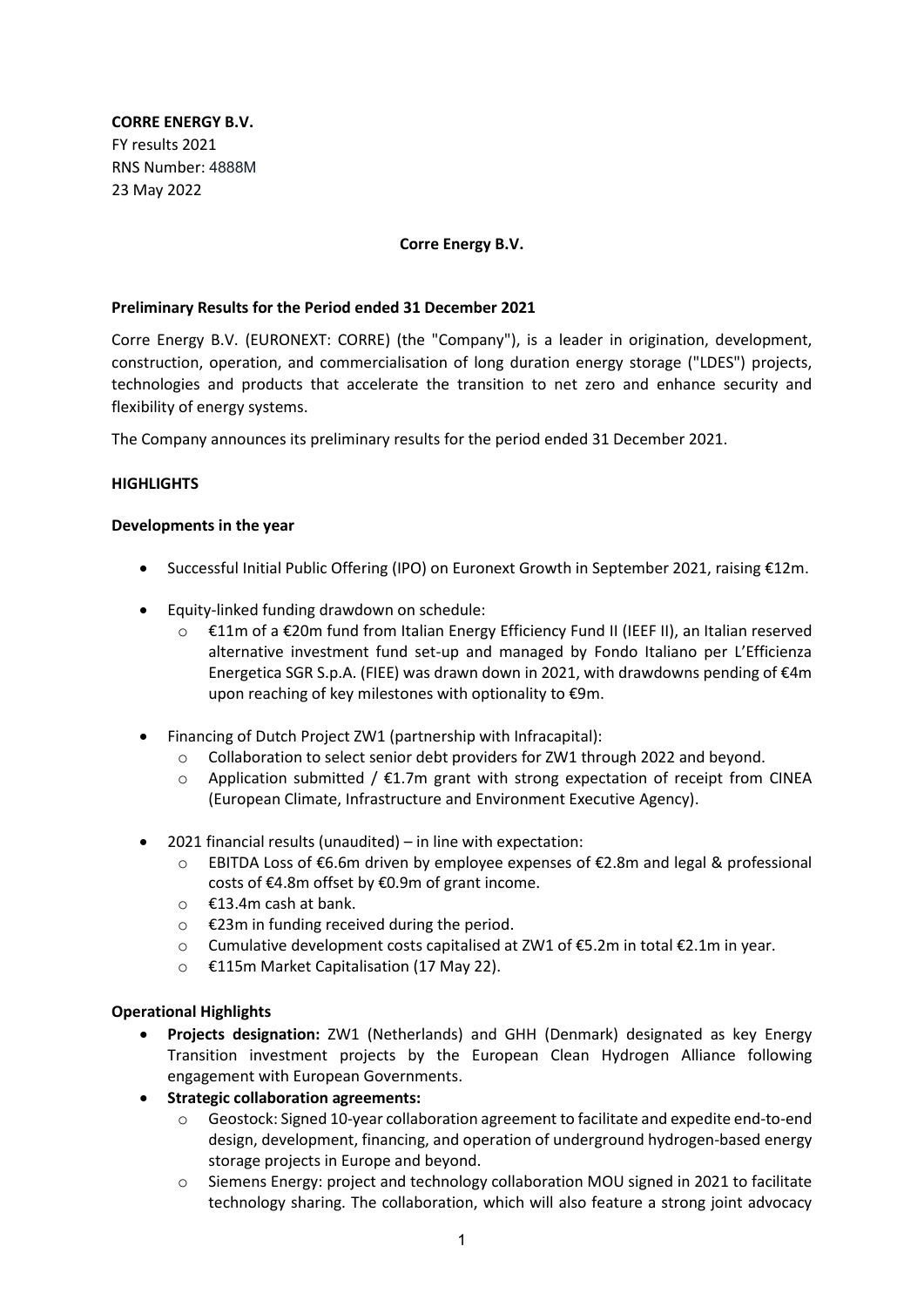approach will demonstrate the value and benefits of LDES in the form of underground compressed air storage to a much wider stakeholder audience.

• **Offtake agreement:** Negotiations for an offtake agreement on ZW1 are at an advanced stage following receipt of proposals for 10–15-year contracts from a range of investment-grade partners.

#### **Performance review and outlook**

Keith McGrane, Group CEO, commented:

"I am pleased to report that Corre Energy has today published its first full year results as a listed business following our successful and oversubscribed IPO in September 2021.

"During this largely capacity-building and development phase our EBITDA outturn was comfortably within plan reflecting strong execution, delivery, and deployment in a period that also saw strong progress towards financial close on our flagship project in the Netherlands and important collaborative agreements aimed at expanding and expediting our project development pipeline.

"In light of climate and geopolitical tailwinds in favour of renewables and energy self-sufficiency, energy storage markets remain highly dynamic with strong overall demand and an increasingly supportive environment. That supportive policy and market environment underpins our positive outlook and our ambition to accelerate our project development pipeline as also evidenced by our planned equity-raise announced separately this morning.

"Finally, in a period that saw significant supply and operational constraints as a result of COVID 19 pandemic and of course the ongoing energy crisis I am incredibly proud of how our growing team has responded to ensure our projects are planned and execution remains on track.

"We are seeing a fundamental shift around energy production, supply, security, and affordability and we believe that providing an energy storage solution creates a societal benefit with significant impacts:

- Supply: electricity costs and system savings. Market based socio-economic welfare.
- Ancillary services: security of supply, system flexibility, curtailment avoidance, improved stability.
- Transmission: capacity deferral/minimisation of intrazonal congestion/reduction in grid losses.
- Decarbonisation and sustainability: management of excess renewable electricity, carbon abatement."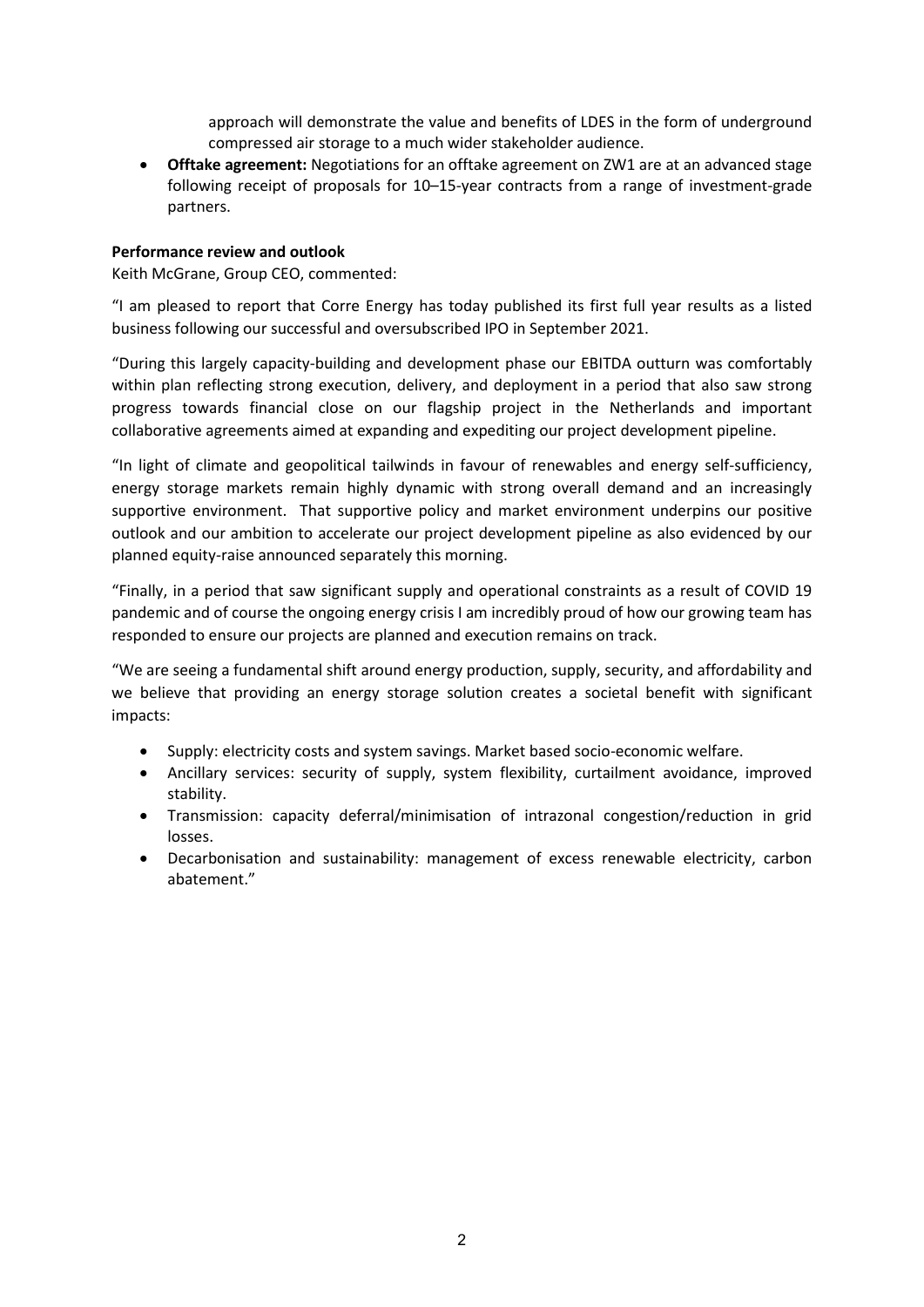#### **ABOUT CORRE ENERGY**

Corre Energy B.V. is a leader in origination, development, construction, operation, and commercialisation of LDES projects, technologies and products that accelerate the transition to net zero and enhance security and flexibility of energy systems.

CAES technology has over 50 years of successful operation. A proven grid-scale energy storage solution which integrates the H2 value chain: a co-location of air and hydrogen storage caverns with electrolysers provides a low-cost storage solution.

The symbiosis of H2 and CAES provides balancing into electricity market. Our products are scalable by adding new caverns and increasing existing cavern capacity across European jurisdictions.

There is a large and growing market for renewable energy storage across Europe and globally. This results in multiple potential revenue streams from combining compressed air storage with green hydrogen.

We have first mover advantage with EU designated pipeline and tier-1 project partners including Infracapital (M&G) as partner for our ZW1 flagship project.

Our customers and partners include, amongst others: Siemens, Nobian, TenneT, Energinet, Gas Storage Denmark, and we have the support of EASE, LDES Council and the European Clean Hydrogen alliance.

Our funding partners include the EU, Infracapital, IEEF II and the equity markets.

We have a highly experienced management team and a pipeline of 11 TYNDP projects across northern Europe.

In June 2021 Corre Energy B.V. entered into an equity linked funding agreement with IEEF II. Under the terms of this agreement the Company has drawn down €3m in June 2021 and €8m in October 2021, with a further €4m or €9m (at the sole discretion of IEEF II) payable at commercial close of the ZW1 project. 

On 23 September 2021 the Company completed its IPO, issuing 12,018,846 new shares at €1 per share. Incremental costs directly attributable to the IPO that otherwise would have been avoided have been accounted for as a deduction from equity.

| For further information please visit https://corre.energy/ or contact:                                       |                  |  |  |
|--------------------------------------------------------------------------------------------------------------|------------------|--|--|
| <b>Corre Energy B.V.</b><br>Stephanie Casey, Head of Investor Relations (stephanie.casey@corre.energy)       | +44 7587 748402  |  |  |
| Davy (Euronext Growth Listing Sponsor)<br>Barry Dixon, Head of Decarbonization Finance (barry.dixon@davy.ie) | +353 87 689 9195 |  |  |
| Murray PR (Financial PR and IR)<br>Pat Walsh, Managing Director (pwalsh@murraygroup.ie)                      | +35314980300     |  |  |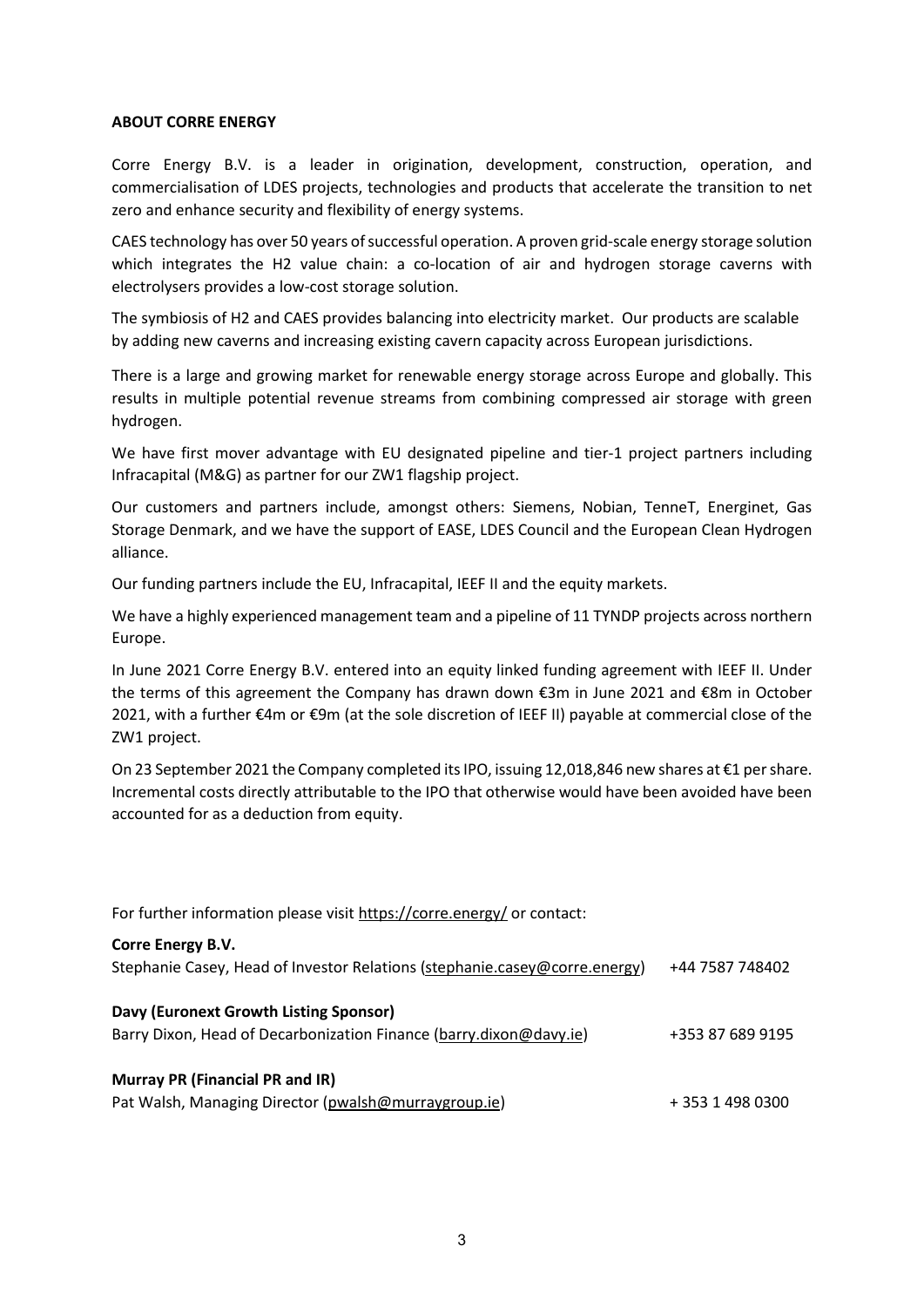#### **CEO STATEMENT**

#### **MARKET & OPERATIONS REVIEW**

#### **A new context**

Storage is a critical part of any industrial supply chain. It provides resilience, economic efficiency, and affordability, enabling flexibility throughout the value chain for customers and suppliers. In short, supply chains cannot function properly without it. The Russia/Ukraine war has exposed deep structural weaknesses in European electricity and gas markets and demonstrates once again that "just in time" economics do not work. Society is having to bear an undue burden of increasing electricity prices as a consequence.

As energy markets move toward an accelerated renewables future, the role of storage and specifically LDES is critical. LDES in the form of hydrogen based CAES can integrate large-scale renewables, enhance security of supply, reduce electricity prices whilst significantly reducing greenhouse gas emissions ("GHGs").

Resulting from the current geopolitical situation, several profound measures are being proposed by the European Commission under the REPowerEU proposal. It is proposed that renewable energy capacities double and treble from 2025 to 2030. Essentially, bringing forward the 2040 to 2050 renewables targets by 15 to 20 years. That implies an achievement of a near 100% renewables target from 2030 to 2035, across member states.

In addition, the proposal also makes clear recommendations and recognises the need to adequately pay for security of supply. This will be dealt with in a market redesign, where flexibility and energy security will likely be paid-for services. Market design will need to reform rapidly to enable an accelerated build-out of renewable energy.

#### **Developments in Corre Energy's markets**

In March 2022, subsequent to the period end, the Dutch government announced a doubling of its offshore wind targets to 21 gigawatts ("GW") by 2030. This is an extraordinary target, given the original target of approximately 10.5 GW by 2030. A 21 GW target puts the Netherlands out in front in terms of offshore wind. Corre Energy is the developer of the only 300+ megawatt ("MW") CAES project currently in the Netherlands, with the ability to store renewables electricity for 3.5 days. The increased importance of the project cannot be overstated in the context of an accelerated and larger build-out of offshore wind within the next nine years.

Subsequent to period end, there is also increasing pressure in Denmark to accelerate the delivery of the Green Hydrogen Hub and the possibility of increasing project capacity. The hydrogen fuelled CAES is co-located with hydrogen storage in a salt cavern with onsite hydrogen production through electrolysis. This approach unlocks the full hydrogen value chain comprising hydrogen production, storage and use in CAES, redelivering stored renewables back onto the electricity grid as 100% green power. The CAES project is a Project of Common European Interest (PCI), affording it a strategic designation as national infrastructure and also affording the consortium, for which Corre Energy is the lead developer, to apply for grant assistance and EU co-financing from the European Commission and associated institutions such as the European Investment Bank

Consequently, the value of LDES to society is considerable. Imperial College London estimates that the system value of CAES in 2035 in the UK is on average £4500/KW per year (€5300/KW per year) or c £4.5bn (€5.3bn) per annum, in the base case scenario for the first 1 GW, reducing total system costs by 13%. More specifically, the societal value of Corre Energy's ZW1 project in the Netherlands was estimated to be circa €2.1 billion. These estimates exclude additional value attributable to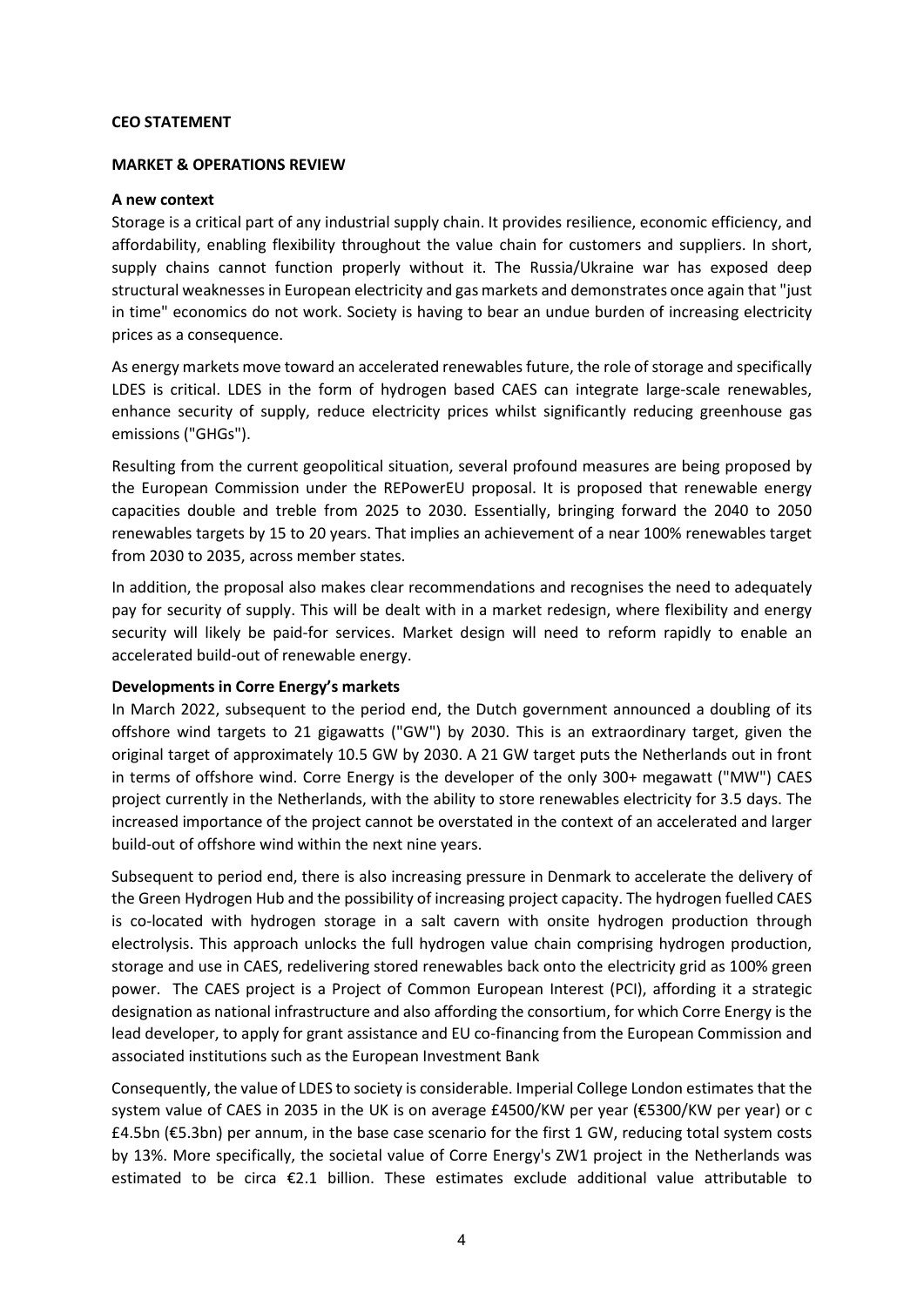improvements in human health through GHG reduction, enhanced economic resilience, reduced reliance on imported fossil fuels and so on.

Corre Energy's purpose is to unlock this value for society through its pipeline of projects, empowering future generations to benefit from a clean energy system which is renewable, regenerative, and circular. It is our mission to achieve this future and it's a future we believe in.

### **Our operations and risk**

As Corre Energy grows, we recognise the need to develop an operations function that has the scale to oversee a growing project list and work is underway to strengthen the existing team. Our approach involves an appetite for balanced risk management as we build out our risk framework to listed standards, and work with our partners in the EU. We will report on our progress in this area in next year's annual report.

### **Our people**

We have a highly experienced, and growing, team of people with extensive knowledge of the renewable energy industry and specialist experience in compressed air energy storage. I am proud of the resilient way that they adapted to the restrictions of COVID-19 while continuing to deliver for Corre Energy and our partners. They have demonstrated our values: Collaborative, Visionary, Challenging, Empowering and Integrity which are key to delivering our mission to support the transition to net-zero and deliver material progress toward a decarbonised energy sector.

Keith McGrane

CEO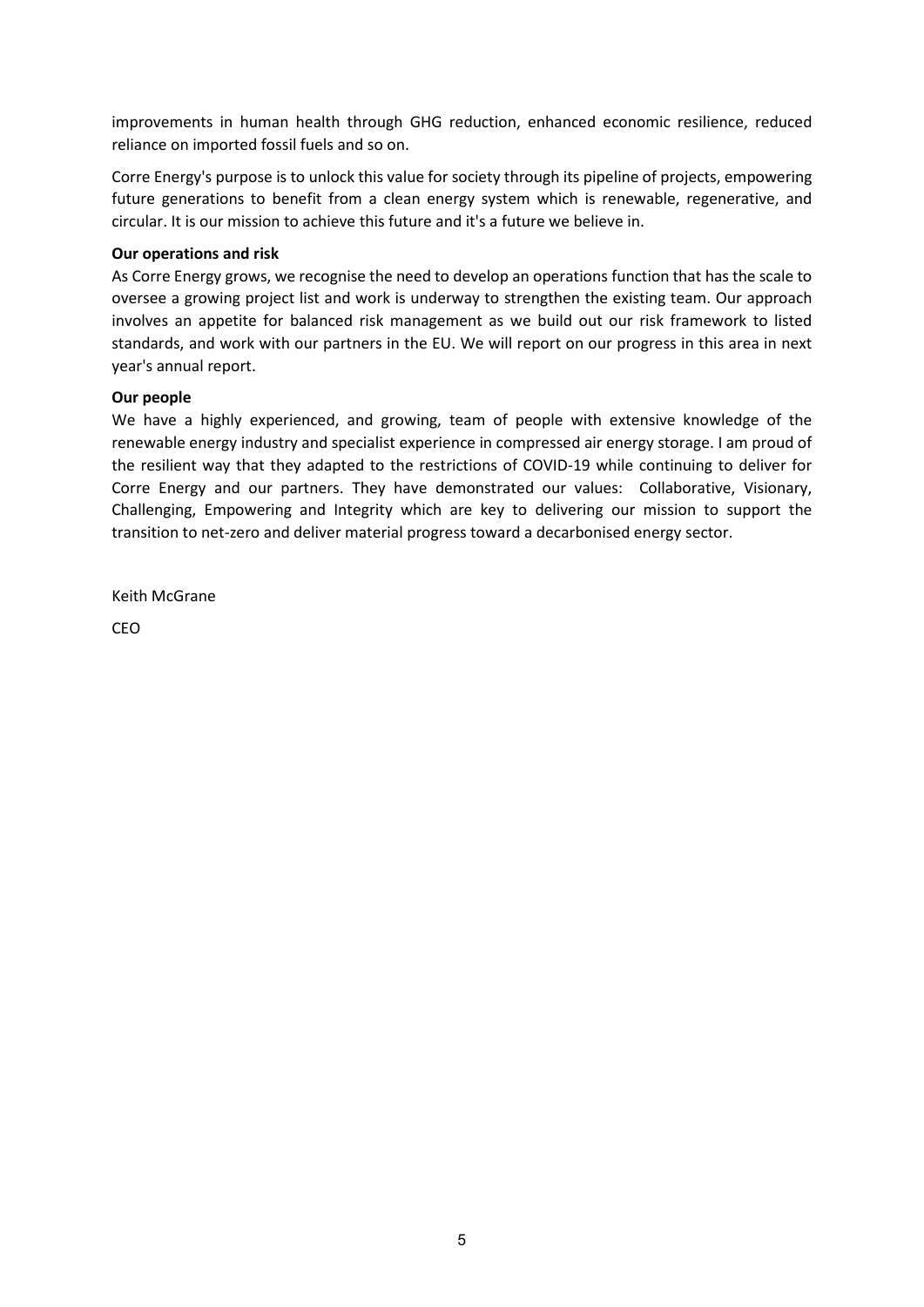### **ENVIRONMENTAL, SOCIAL & GOVERNANCE**

We are excited by the knowledge of the tremendous impact LDES can make, and by playing an active role our aim is to deliver real change in the communities we serve, adding value to society.

We aim to report our ESG performance in accordance with relevant disclosure standards, including those of the Value Reporting Foundation/Sustainability Accounting Standards Board, the Task force on Climate-related Financial Disclosures and the Carbon Disclosure Project. UN Sustainable Development Goals #1 No Poverty, #7 Affordable & Clean Energy, #9 Industry, Innovation & Infrastructure, #11 Sustainable Cities & Communities and #13 Climate Action are most relevant to our business.

Corre Energy will align its sustainable activities with EU taxonomy classifications so shareholders, stakeholders and customers can assess if Group's activities are environmentally sustainable, in the context of the European Green Deal.

#### **OUR PROJECTS IN DEVELOPMENT**

#### **Zuidwending 1 (ZW1), the Netherlands**

Keith McGrane says: "ZW1 has achieved significant progress to date"

| <b>Project type</b> | <b>Hydrogen CAES</b>                                                                                                          |
|---------------------|-------------------------------------------------------------------------------------------------------------------------------|
| Location            | The Netherlands                                                                                                               |
| CAES capacity       | Design improvements can yield up to 84hrs (3.5 days) output capacity of<br>320MW in contrast to previous 12hr duration design |
| CAES generator      | 320 MW                                                                                                                        |
| Grid                | 640 MW reserved                                                                                                               |
| Customer offtake    | Offers of 10-15yrs for 100% of output with revenue sharing                                                                    |

- Customer contract and primary engineering, procurement, and construction ("EPC") framework is due to be completed by H2 2022 to optimise pricing and contract terms.
- Our key development milestones of design, land and grid reserved are on track for completion Q2 2022.
- Strong customer demand is expected to continue into H2 2022 allowing for optimal offtake arrangements to be achieved with customers.

#### **Green Hydrogen Hub (GHH), Denmark**

Patrick McClughan says "GHH is a world first and will act as the blueprint for remaining projects in the pipeline".

| Project type            | <b>Green Hydrogen Hub</b>                                                                            |
|-------------------------|------------------------------------------------------------------------------------------------------|
| Location                | <b>Denmark</b>                                                                                       |
| CAES capacity           | Design improvements increased output capacity to 84 hours (3.5 days)<br>from 12 hours at 320MW scale |
| CAES generator          | 320 MW                                                                                               |
| H <sub>2</sub> capacity | 250 GWh                                                                                              |
| Electrolyser capacity   | 350 MW                                                                                               |
| Targeted construction   | 2023                                                                                                 |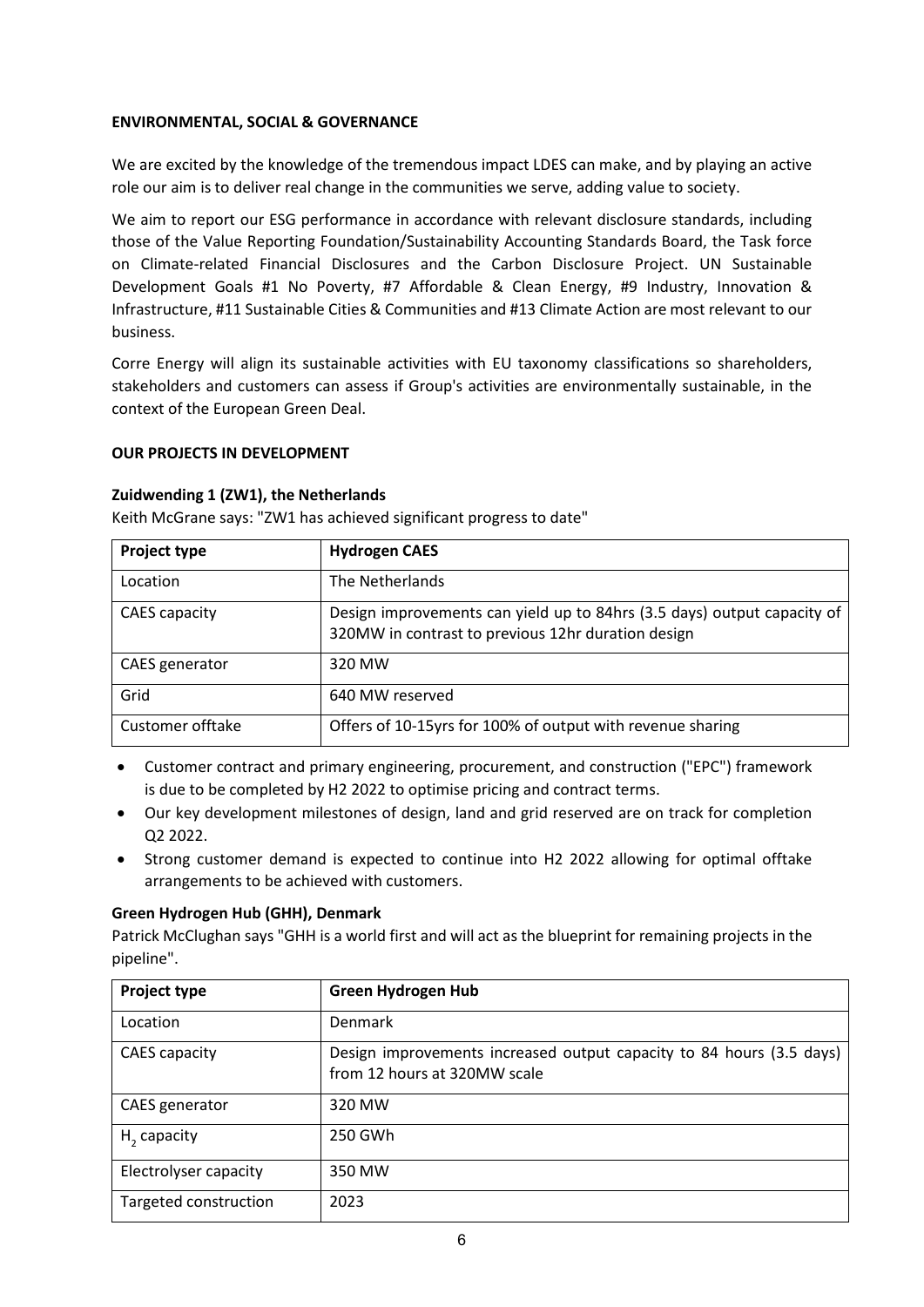- Whilst early stage we see significant emerging customer demand with investment-grade entities currently engaging under a similar contractual model to ZW1.
- Final customer contracts for offtake to be targeted for completion Q4 2022.
- Given emerging drivers for accelerating renewables and green hydrogen in Denmark, increasing customer demand is expected into H2 2022.

### **BUSINESS ENVIRONMENT**

- Corre Energy is a market leader in Europe and the one of the few listed LDES developers globally.
- Northern Europe is the largest regional market (~140 GW) where Corre Energy enjoys cavern exclusivity for long duration CAES with green hydrogen.
- Low base-case estimate of addressable market for CAES in Northern Europe is 5 10 GW\*.
- These EU Green Deal calls for the acceleration of renewables, green hydrogen, and storage, stating these are needed for decarbonisation and achievement of 2050 targets.
- Primary LDES markets globally forecast to be the U.S. and Europe.
- Circa 400 GW of LDES is required by 2030 mostly in the U.S. and Europe.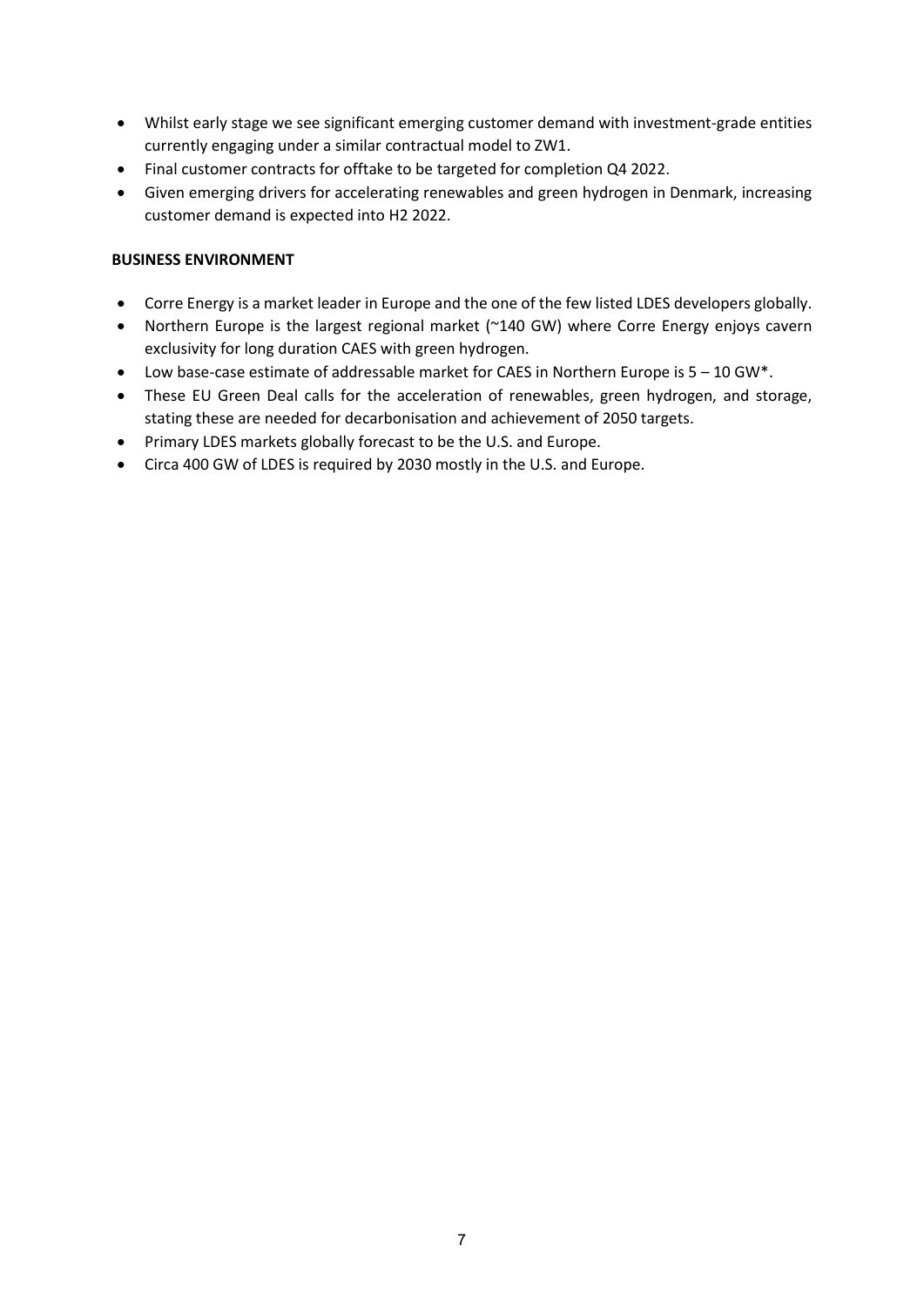#### **FINANCIAL POSITION**

#### **Group**

Following its incorporation in March 2021, Corre Energy B.V. acquired Corre Energy Storage B.V., Corre Energy ApS and Corre Energy Ltd and incorporated Corre Energy Storage Limited later the same month collectively "the Group". Corre Energy Storage B.V. owns the development of the ZW1 project and Corre Energy ApS owns the development of the GHH project, whilst Corre Energy Ltd and Corre Energy Storage Limited primarily provide shared services to other group companies, with some less developed income streams.

Since these acquisitions, the Group has continued its core objectives of progressing existing projects, identifying growth opportunities, and raising funding for these activities.

#### **Projects**

Through the acquisition of Corre Energy Storage B.V., the Group acquired €3.2m of capitalised project costs on the ZW1 project, classified as caverns under construction in the financial statements. During the period a further €2.1m was spent and capitalised on this project. Following the development and construction phases, Corre Energy expects the project to be operational in 2026, requiring in the region of €340m Capital expenditure.

The Group also obtained options to develop four more caverns in the Netherlands and Denmark, which are recognised as intangible assets at €0.6m.

The GHH project is not yet at a capitalisable stage, so no costs have been capitalised for this project. This project will accelerate significantly in 2022 following appointment of a project director with construction targeted for 2023.

The business continues to expand its interests and is in negotiations regarding additional projects in Germany, the UK and U.S.

#### **Funding**

During the period the Group raised funding to support the continued development of the business from a variety of sources, demonstrating the market's and our funding partners faith in our proposition and business model.

In June 2021 we received the first instalment of €3m of convertible loan funding from IEEF II, an Italian reserved alternative investment fund set-up and managed by FIEE. A second instalment of €8m was received in October 2021.

IEEF II will lend a further €4m or €9m at its discretion at commercial close of the ZW1 project provided commercial close takes place before 1 June 2024. This convertible loan shall bear no interest provided that the Group does not breach its obligations under the agreement. In the event of a breach under the agreement, an interest rate of 10% applies.

IEEF II may convert the loans to share capital at €1 per share at any point from 12 months after the tranche paid out to 30 June 2028 or, if it chooses not to, the full amount is repayable on 28 June 2028. This convertible loan is recognised at €11.6m in the financial statements.

The Group also raised €12m through the successful IPO and Listing of the Company on Euronext Growth Dublin in September 2021, by issuing new shares representing 19.4% of the share capital. This is recognised net of transaction costs at €10.8m in the financial statements.

Further funding for the ZW1 project has been agreed in principle with Infracapital Greenfield Partners II ("Infracapital"). Under the proposed terms Infracapital will fund the project to reach financial close, at which point Infracapital will have exclusive rights to acquire a majority stake in the project through acquisition of shares in Corre Energy Storage B.V., and the exclusive right and obligation to fund 100%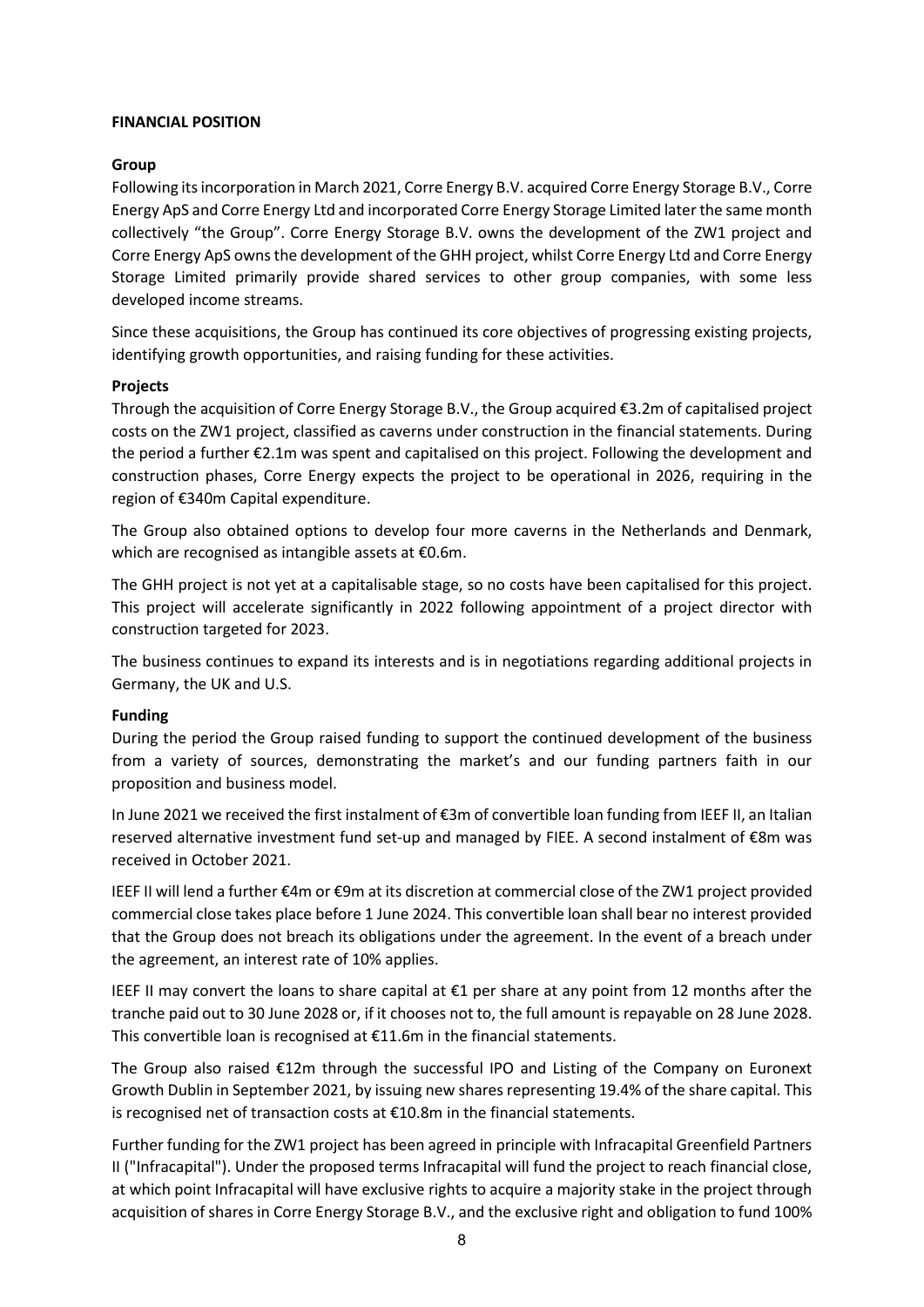of the projected construction costs of the project through commitments for ordinary equity and or shareholder loans. Corre Energy B.V. will retain a significant minority shareholding in Corre Energy Storage B.V.

### **Other key figures**

The Group's operating result before tax for the period was €6.6m loss, primarily driven by employee expenses of €2.8m and legal & professional costs of €4.8m that are not directly attributable to a capitalisable project, offset by €0.9m of grant income. These costs relate primarily to strategic growth of the wider business and strengthening of back-office functions to support future growth.

In the period, the Group capitalised development costs of €2.1m (2020: N/A). This was for the development of the caverns in ZW1.

At year end, Corre Energy B V had current assets totalling €15.9m (2020: N/A).

Funds in the bank totalled €13.4m (2020: N/A).

Matthew Savage

Interim CFO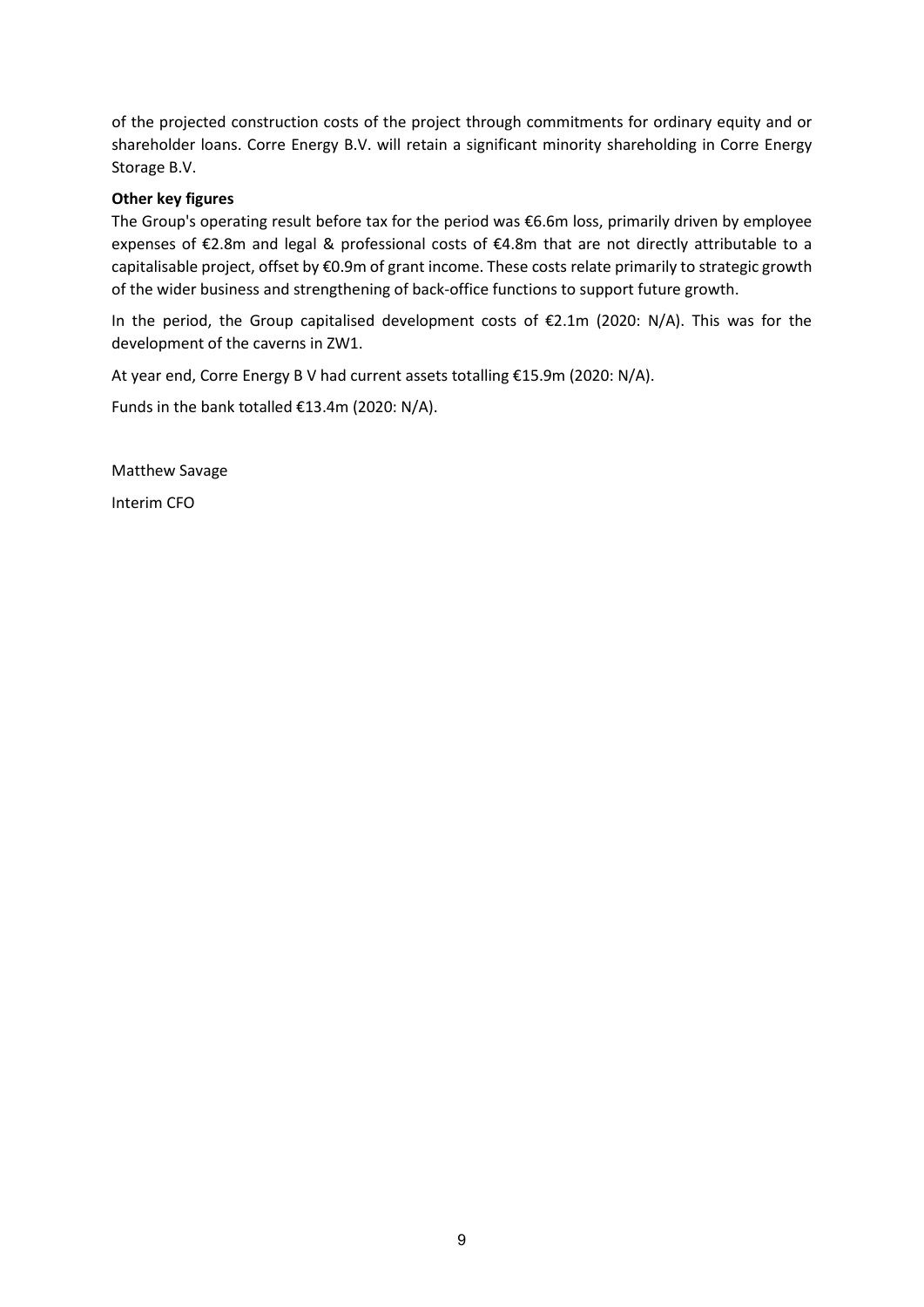#### **KEY FINANCIALS**

#### **Financial key performance indicators**

A summary of the financial key performance indicators is set out in the table below:

| <b>Full year Results Presentation</b>       | FY 2021<br>€'000 |
|---------------------------------------------|------------------|
| Revenue                                     | 5                |
| <b>Other Operating income</b>               | 903              |
| <b>EBITDA</b>                               | (6,628)          |
| Operating result                            | (6, 643)         |
| Result before tax                           | (7,600)          |
| Loss after tax                              | (3,947)          |
| <b>Cumulative Project Costs Capitalised</b> | 5,224            |
| Cash at Bank                                | 13,375           |
| Net Debt                                    | 3,675            |

Comparatives for the financial statements are not available as the group was constituted in March 2021.

# **Non-financial key performance indicators**

As the business is still in its formative stage, it has not yet formalised its key performance indicators related to non-financial information.

#### **Events after the reporting period**

In March 2022 the Group submitted a claim for a final payment of  $\epsilon$ 1,7m to the European Climate, Infrastructure and Environment Agency for money under a grant awarded to Corre Energy Storage B.V. See note 2 for further explanation of the grant.

On 28 April 2022 the Company's parent Corre Energy Group Holdings C.V. approved the following contracts with related parties of the Group:

- Contract with Procorre UK Ltd, a company controlled by Darren Green a Director, for £35,000 per month for office space and HR, CRM, business administration, marketing, and social media services. This replaces the Company's contract that terminated on 28 February 2022 and expires in December 2022.
- Contract with Gibson Watts Limited, a company controlled by Darren Green a Director, to provide recruitment services that were previously provided by Procorre UK Ltd. This contract expires in December 2022.

Under transfer pricing agreements between Corre Energy Group Holdings C.V. and the Group, costs incurred under these contracts will be recharged to the Group with no mark-up.

On 23 May 2022 the Directors approved the Company's intention to raise up to €15m through the issue of ordinary shares. The effect of this transaction will be to increase share capital and share premium, but at time of signing these financial statements the precise terms of the issuance including the number of shares to be issued and the issue price are not known.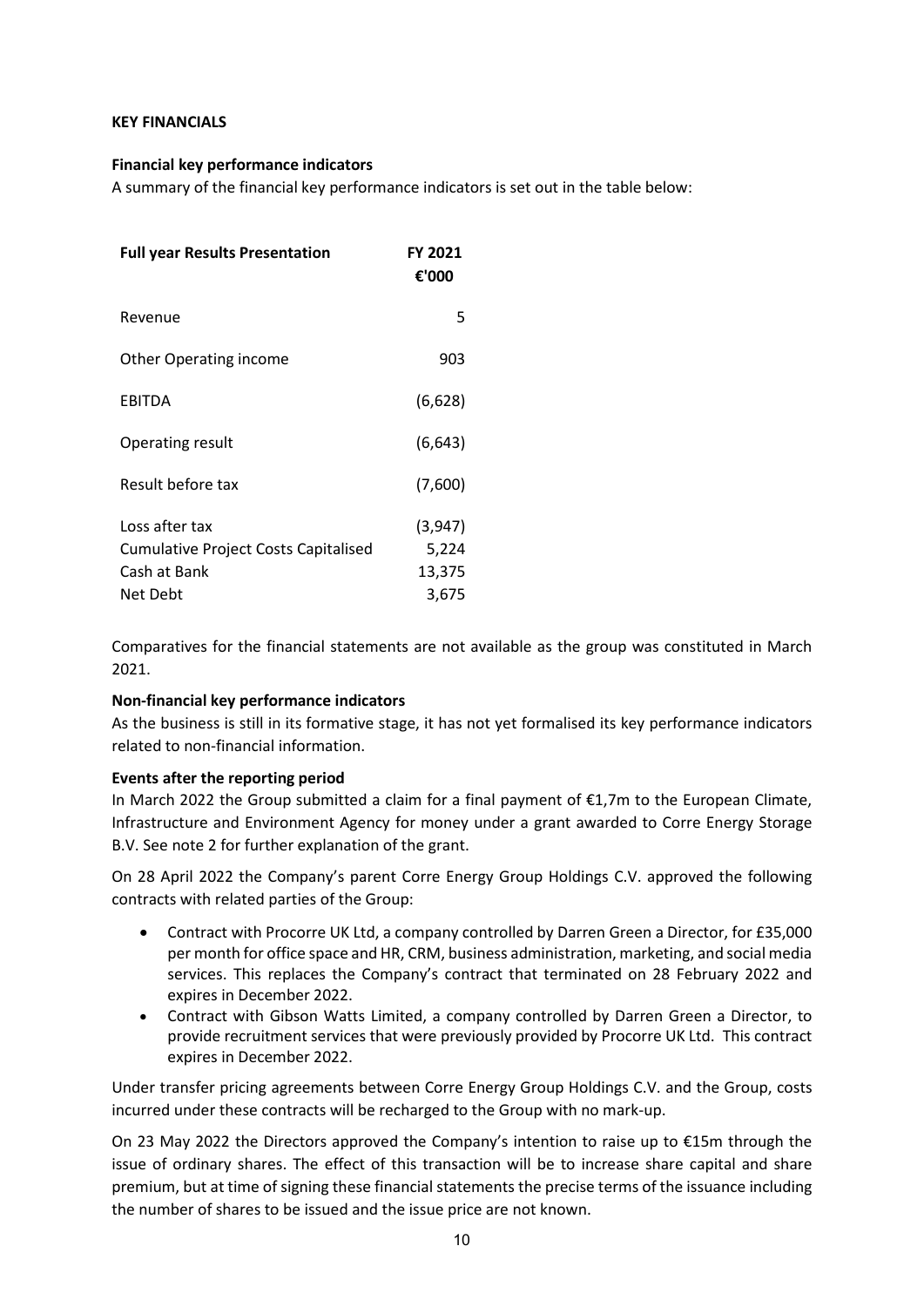**Consolidated summarised statement of comprehensive income for the period ended 31 December 2021**

|                                                                   | <b>Note</b>    | 2021<br>€'000 |
|-------------------------------------------------------------------|----------------|---------------|
| Revenue                                                           | $\mathbf{1}$   | 5             |
| <b>Other operating income</b>                                     | $\overline{2}$ | 903           |
| <b>Expenses</b>                                                   |                |               |
| Employee expenses                                                 | 3              | (2,755)       |
| Project costs                                                     | 4              | (7)           |
| Other administrative expenses                                     | 5              | (4, 789)      |
| <b>Operating result</b>                                           |                | (6, 643)      |
| Finance expense                                                   | 6              | (957)         |
| <b>Result before tax</b>                                          |                | (7,600)       |
| <b>Corporation Tax</b>                                            | $\overline{7}$ | 3,653         |
| Loss after tax                                                    |                | (3, 947)      |
| Other comprehensive income                                        |                |               |
| Items that may be reclassified subsequently to profit or loss     |                |               |
| Foreign exchange differences on translation of foreign operations |                | (4)           |
| <b>Total comprehensive income</b>                                 |                | (3, 951)      |

All results presented above are derived from continuing operations and are attributable to owners of the Company.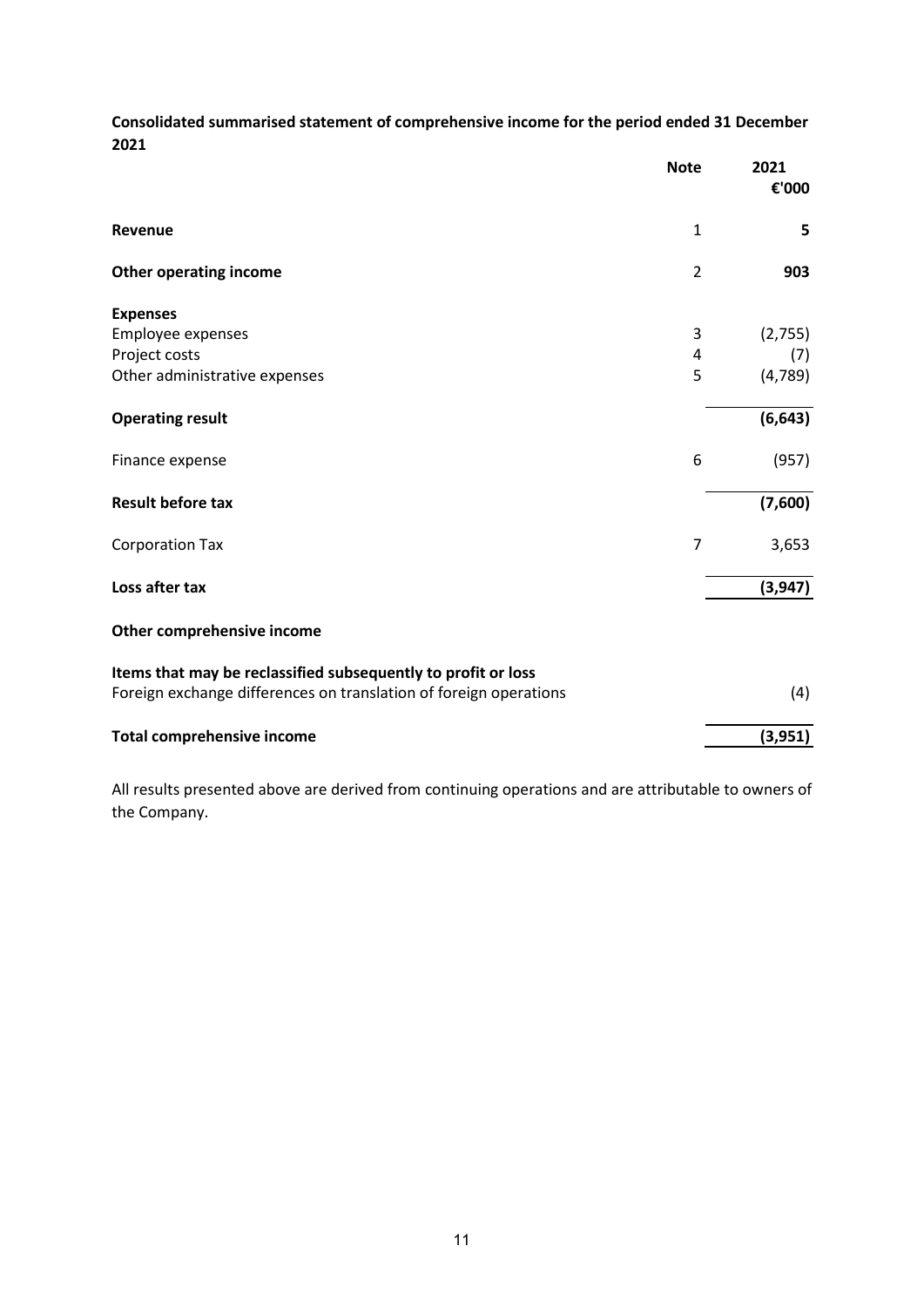| Consolidated summarised balance sheet on 31 December 2021 |                |               |
|-----------------------------------------------------------|----------------|---------------|
|                                                           | <b>Note</b>    | 2021<br>€'000 |
| <b>Assets</b>                                             |                |               |
| <b>Non-current assets</b>                                 |                |               |
| Intangible fixed assets                                   | 9              | 618           |
| Tangible fixed assets                                     | 10             | 5,261         |
| Lease right of use assets                                 | 11             | 99            |
| Deferred tax assets                                       | $\overline{7}$ | 3,641         |
| Total non-current assets                                  |                | 9,619         |
| <b>Current assets</b>                                     |                |               |
| Cash                                                      | 12             | 13,375        |
| Receivables, prepayments, and accrued income              | 13             | 2,582         |
| <b>Total current assets</b>                               |                | 15,957        |
| <b>Total assets</b>                                       |                | 25,576        |
| <b>Equity</b>                                             |                |               |
| Share capital                                             | 16             | 279           |
| Share premium                                             | 16             | 11,501        |
| <b>Retained earnings</b>                                  |                | (3,250)       |
| Foreign currency translation                              |                | (4)           |
| <b>Total equity</b>                                       |                | 8,526         |
| <b>Liabilities</b>                                        |                |               |
| <b>Non-current liabilities</b>                            |                |               |
| Long-term loans                                           | 14             | 11,646        |
| Long-term lease liability                                 | 14             | 79            |
| Long-term payables to participating interests             | 14             | 1,845         |
| <b>Total non-current liabilities</b>                      |                | 13,570        |
| <b>Current liabilities</b>                                |                |               |
| <b>Trade creditors</b>                                    | 15             | 823           |
| Payables to participating interests                       | 15             | 1,123         |
| Other current liabilities                                 | 15             | 1,534         |
| <b>Total current liabilities</b>                          |                | 3,480         |
| <b>Total liabilities</b>                                  |                | 17,050        |
| <b>Total equity and liabilities</b>                       |                | 25,576        |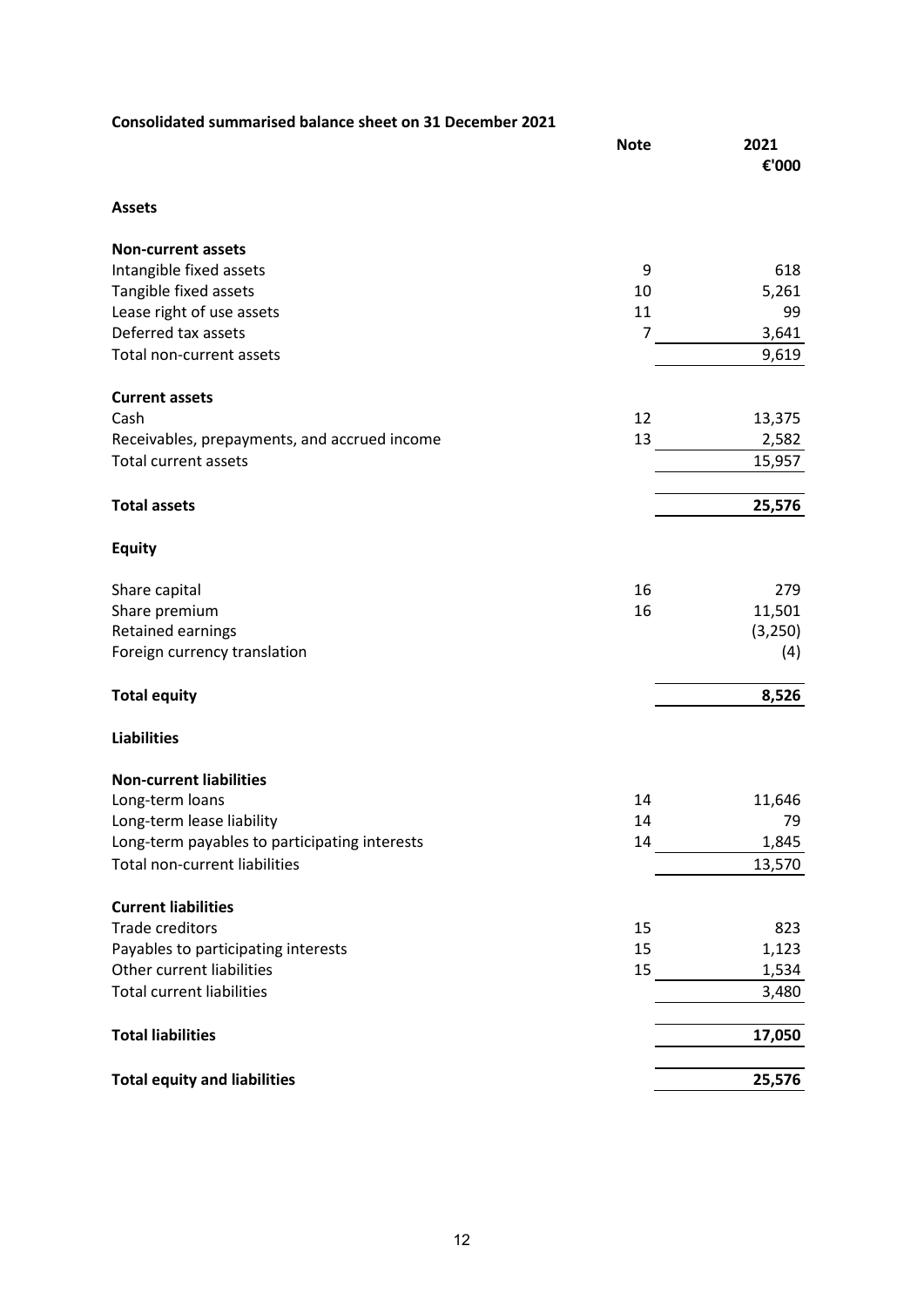# **Consolidated summarised statement of changes in equity**

|                               |    | <b>Share</b><br>capital<br>€'000 | <b>Share</b><br>premium<br>€'000 | Retained<br>earnings<br>€'000 | Foreign<br>currency<br>translation<br>€'000 | <b>Total</b><br>€'000 |
|-------------------------------|----|----------------------------------|----------------------------------|-------------------------------|---------------------------------------------|-----------------------|
| Incorporation on 1 March 2021 |    | 0                                |                                  |                               |                                             | 0                     |
| Capital contribution          |    |                                  | 742                              |                               | -                                           | 742                   |
| Issue of share capital        |    | 225                              | 10                               |                               |                                             | 235                   |
| <b>Business combinations</b>  | 8  |                                  |                                  | 664                           |                                             | 664                   |
| Initial public offering (IPO) |    | 54                               | 11,965                           |                               | -                                           | 12,019                |
| <b>IPO transaction costs</b>  | 17 | $\overline{\phantom{a}}$         | (1,216)                          | 33                            | -                                           | (1, 183)              |
| Loss for the period           |    |                                  |                                  | (3,947)                       | -                                           | (3, 947)              |
| Other comprehensive income    |    |                                  |                                  |                               | (4)                                         | (4)                   |
| At 31 December 2021           |    | 279                              | 11,501                           | (3,250)                       | (4)                                         | 8,526                 |

### **Consolidated summarised cash flow statement**

|                                                      | 2021     |
|------------------------------------------------------|----------|
|                                                      | €'000    |
| Cash flow from operating activities                  |          |
| Operating result                                     | (6, 643) |
| Depreciation                                         | 15       |
| Increase in receivables from participating interests | (2, 330) |
| Increase in trade creditors                          | 234      |
| Increase in other payables                           | 1,096    |
| Tax refunds received                                 | (107)    |
| Total cash flow from operating activities            | (7, 735) |
| <b>Cash flow from investment activities</b>          |          |
| Investments in tangible fixed assets                 | (2, 107) |
| Investments in intangible fixed assets               | (618)    |
| Investments in right of use assets                   | (109)    |
| New consolidations                                   | 538      |
| Total cash flow from investment activities           | (2, 296) |
| Cash flow from financing activities                  |          |
| Inflows from capital increases                       | 10,837   |
| Proceeds from borrowings                             | 12,597   |
| Interest paid                                        | (24)     |
| Total cash flow from financing activities            | 23,410   |
| Effect of changes in foreign exchange rates          | (4)      |
| <b>Total cash flow</b>                               | 13,375   |
| Cash at start of period                              |          |
| Cash at end of period                                | 13,375   |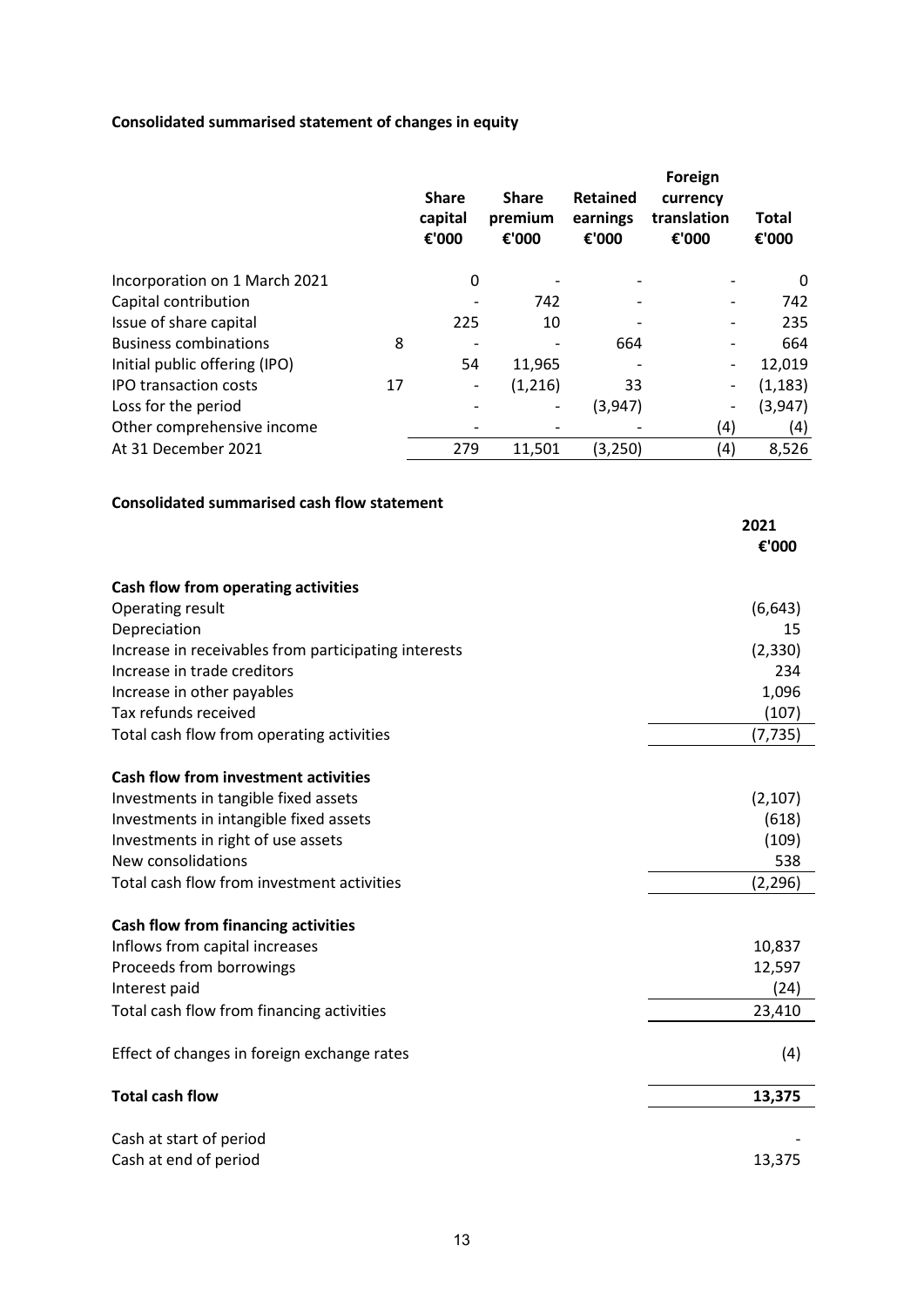# **NOTES**

### **1. General Information**

The members of the Board ("Directors") present the unaudited consolidated financial statements of the Company for the ten-month period ended 31 December 2021. The Company was incorporated in the Netherlands on 1 March 2021. The Company is a private company with limited liability (*besloten vennootschap met beperkte aansprakelijkheid*), with its corporate seat in Groningen, the Netherlands, with its place of business at Helperpark 278 3, 9723 ZA Groningen, the Netherlands, and registered with the Dutch trade register number 82068046.

The Company is engaged in the development and construction of energy storage facilities with projects currently being developed in the Netherlands and Denmark, with others in the pipeline.

These consolidated financial statements were authorised for issue.

### **2. Presentation of financial information**

These consolidated financial statements have been prepared in accordance with International Financial Reporting Standards ("IFRS") as adopted by the European Union ("EU").

The principal accounting policies are summarised below and have been applied consistently throughout the year, unless stated otherwise.

Comparative information for 2020 is not available, as the Group was incorporated in March 2021.

All figures in this report are unaudited. The consolidated financial statements were discussed and approved by the Board. These financial statements have been authorised for issue in accordance with a resolution of the Board dated 22 May 2022. The consolidated financial statements have not yet been audited nor published by law, and still have to be adopted by the annual general meeting of shareholders.

# **3. New and revised IFRS standards adopted by the EU**

#### **3.1 New and revised IFRS standards adopted by the EU in issue but not yet effective**

At the date of authorisation of these financial statements, the Group has not applied the following new standards and amendments to existing standards that have been issued and adopted by the EU but are not yet effective in the EU:

- IFRS 17 (including the June 2020 amendments to IFRS 17)
- Amendments to IFRS 3 Business Combinations
- Amendments to IAS 16 Property, Plant and Equipment
- Amendments to IAS 37 Provisions, Contingent Liabilities and Contingent Assets
- Annual Improvements to IFRS 2018-2020 cycle

The Directors do not expect that the adoption of the amendments to the existing standards listed above will have a material impact on the consolidated financial statements of the Group in future periods. Each new standard or amendment is summarised below.

# **3.2 New and revised IFRS standards issued by the IASB but not yet adopted by the EU**

The following amendments to the existing standards have not been endorsed for use in the EU yet and could not therefore be adopted by the Group. The effective dates stated below are for IFRS as issued by IASB. The EU is expected to approve the amendments with the same effective dates.

- Amendments to IFRS 10 Consolidated Financial Statements and IAS 28 Investments in Associates and Joint Ventures
- Amendments IFRS 17 Insurance contracts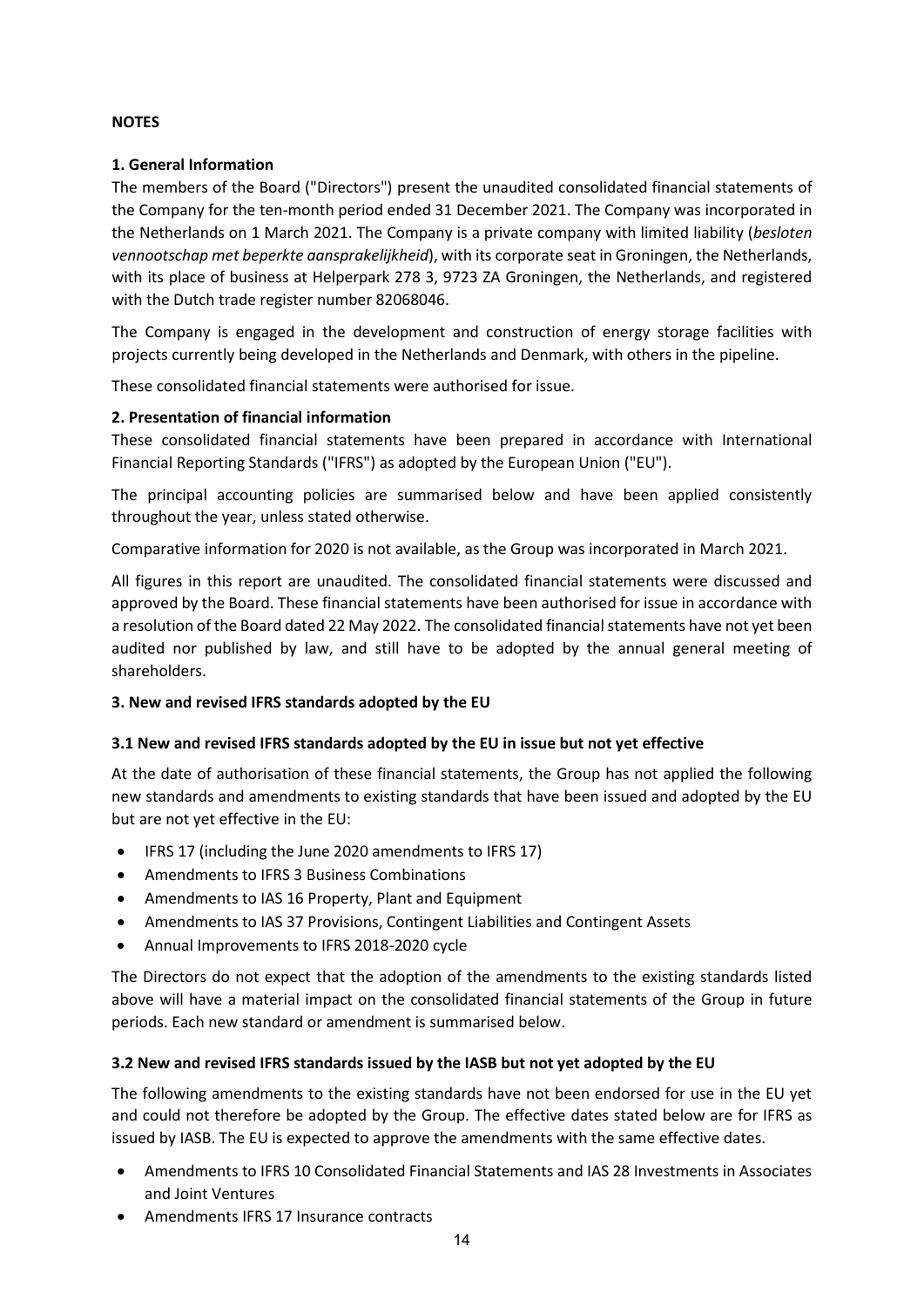- Amendments to IAS 1 Presentation of Financial Statements
- Amendments to IAS 1 Presentation of Financial Statements and IFRS Practice Statement 2 Making Materiality Judgements
- Amendments to IAS 8 Accounting Polices, Changes in Accounting Estimates and Errors
- Amendments to IAS 12 Income Taxes –Deferred Tax related to Assets and Liabilities arising from a Single Transaction

The Directors do not expect that the adoption of the amendments to the existing standards listed above will have a material impact on the consolidated financial statements of the Group in future periods.

# **4. Going Concern**

The business is at an early stage of development, and as such requires future funding to continue its activities. The Group has been successful to date in raising the required funding and has a clear plan to achieve milestones to unlock liquidity to allow the business to continue to trade until it becomes cash generative in itself. The Directors have assessed the Group's ability to continue as a going concern and are satisfied that the Group has sufficient resources to continue into the foreseeable future. Therefore, these financial statements have been prepared on the going concern basis.

# **5. Basis of preparation**

The consolidated financial statements have been prepared on the historical cost basis. Historical cost is generally based on the fair value of the consideration given in exchange for goods and services.

Fair value is the price that would be received to sell an asset or paid to transfer a liability in an orderly transaction between market participants at the measurement date, regardless of whether that price is directly observable or estimated using another valuation technique. In estimating the fair value of an asset or a liability, the Company takes into account the characteristics of the asset or liability if market participants would take those characteristics into account when pricing the asset or liability at the measurement date. Fair value for measurement and/or disclosure purposes in these financial statements is determined on such a basis.

For financial reporting purposes, fair value measurements are categorised into Level 1, 2 or 3 based on the degree to which the inputs to the fair value measurements are observable and the significance of the inputs to the fair value measurement in its entirety, which are described as follows:

- Level 1 inputs are quoted prices (unadjusted) in active markets for identical assets or liabilities that the entity can access at the measurement date.
- Level 2 inputs are inputs, other than quoted prices included within level 1, that are observable for the asset or liability, either directly or indirectly: and
- Level 3 inputs are unobservable inputs for the asset or liability

# **6. Basis of consolidation**

These consolidated financial statements incorporate the financial statements of the Company and entities controlled by the Company. Control is achieved when the Company is exposed, or has rights, to variable returns from its involvement with the entity, and has the ability to affect those returns through its power to direct the activities of the entity. The Company reassesses whether or not it controls an entity if facts and circumstances indicate that there are changes to one or more of the elements of control.

Consolidation of an entity begins when the Company obtains control over the entity and ceases when the Company loses control of the entity. Specifically, income and expenses of a subsidiary acquired or disposed of during the year are included in the Consolidated Statement of Comprehensive Income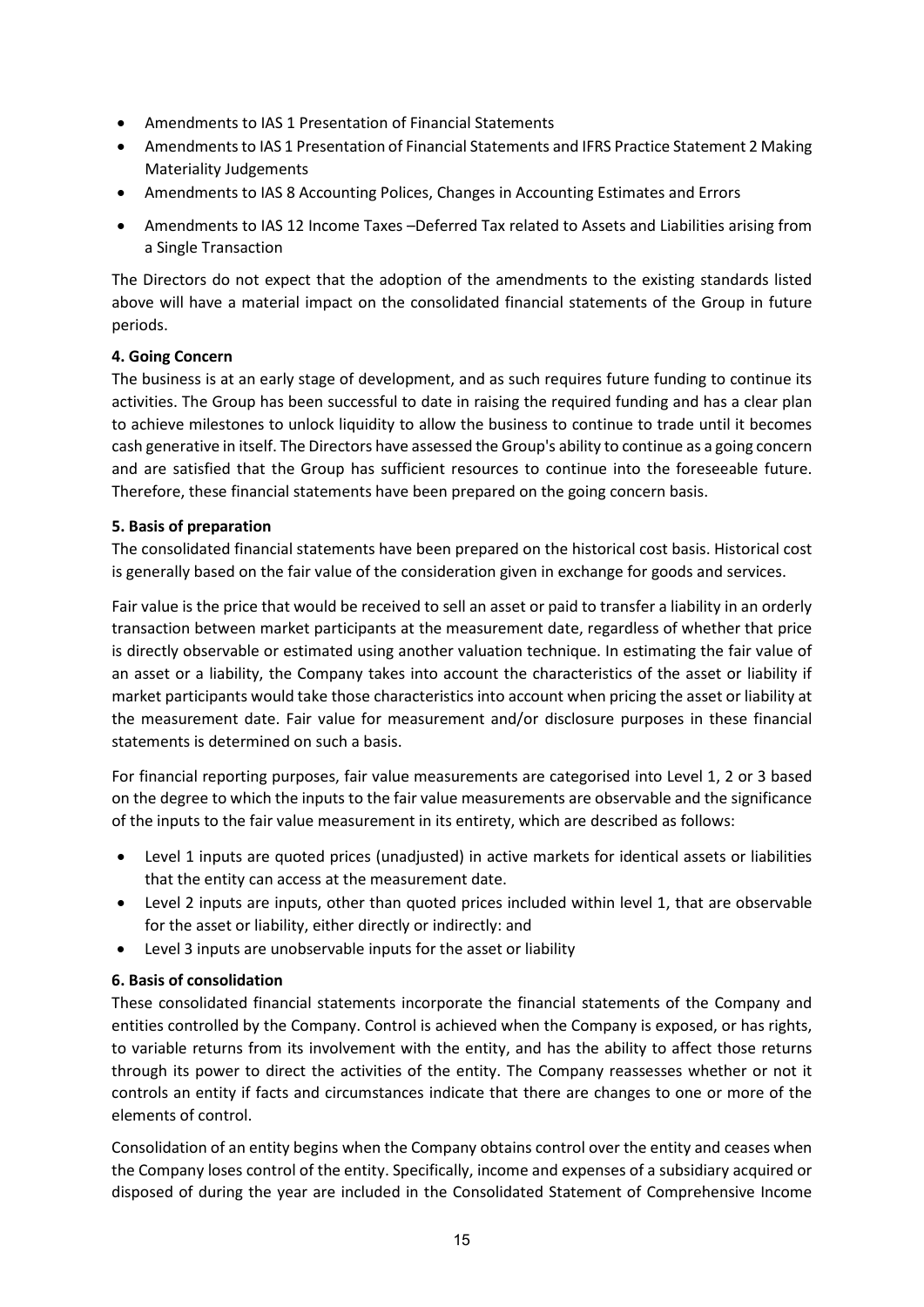from the date the Company gains control until the date when the Company ceases to control the subsidiary.

All intra group assets and liabilities, equity, income expenses and cash flows relating to transactions between members of the Group are eliminated in full on consolidation.

#### **List of participating interests**

Corre Energy B.V. is the holding company of the group of legal entities. The overview of the data as required in accordance with sections 2:379 and 2:414 of the Dutch Civil Code is included below:

| <b>Name</b>                  | <b>Country of</b> | Share in issued | Included in   |
|------------------------------|-------------------|-----------------|---------------|
|                              | registration      | capital         | consolidation |
| Corre Energy Storage B.V.    | The Netherlands   | 100%            | Yes           |
| Corre Energy ApS             | Denmark           | 100%            | Yes           |
| Corre Energy Ltd             | United Kingdom    | 100%            | Yes           |
| Corre Energy Storage Limited | Ireland           | 100%            | Yes           |

### **7. Foreign currency**

Items included in the financial statements of group companies are measured using the currency of the primary economic environment in which the respective group company operates (the functional currency). The consolidated financial statements are presented in Euros, which is the functional and presentation currency of Corre Energy. All amounts have been rounded to the nearest thousands, except when otherwise indicated.

Transactions in foreign currencies are stated in the financial statements at the exchange rate ruling on the transaction date.

Assets, liabilities, income, and expenses of consolidated subsidiaries with a functional currency other than the presentation currency are translated at the closing rate of exchange prevailing at the balance sheet date. Foreign currency differences are recognised in Other comprehensive income and accumulated in the foreign currency translation reserve within equity.

The following exchange rates for the most significant countries in which the Group operates were used in the preparation of these financial statements:

| lln €                     | Year end 2021 | Average 2021 |
|---------------------------|---------------|--------------|
| <b>UK Pounds Sterling</b> | 1.1768        | 1.1734       |
| Danish Krone              | 0.1345        | 0.1345       |

# **8. Significant judgements and estimates**

The preparation of these consolidated financial statements requires the Group to make estimates and assumptions that affect the reported amounts of assets and liabilities at the balance sheet date, and the reported profit or loss for the period. The Group uses estimates, assumptions and judgements which can have a significant impact on the amounts recognised in the financial statements in applying these accounting policies. These estimates and assumptions are based on the most recent information available, and the actual amounts may differ in the future.

Estimates and underlying assumptions are reviewed on a regular basis. Revisions to accounting estimates are recognised in the period in which the estimate is revised or in the period of revision and future periods if the revision impacts both the reporting period and future periods.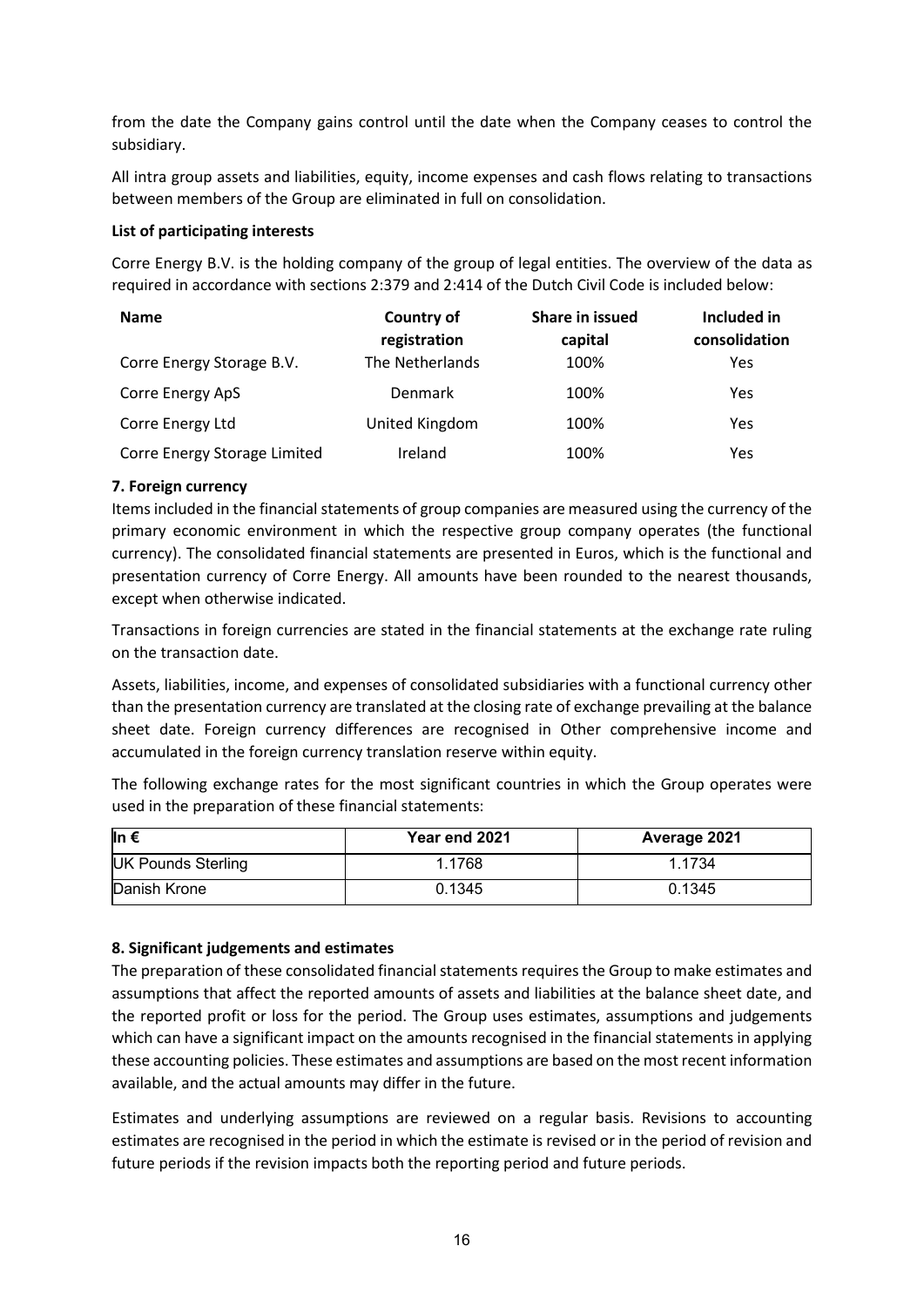The judgements that the Directors consider to be the most important to these financial statements are described below.

# **8.1 Business combinations**

During the period 100% of the share capital of Corre Energy Storage B.V., Corre Energy ApS and Corre Energy Ltd were transferred from Corre Energy Partnership SCSp to the Company. At the time Corre Energy Partnership SCSp was the Company's direct parent, so this was a common control transaction, outside the scope of IFRS 3. A judgement was made in determining the appropriate values at which to recognise the assets and liabilities transferred.

Management's judgement is that it is most appropriate to recognise all assets and liabilities at inherited book values, including the accounting history since initial recognition. The difference of €664,000 between the consideration paid and the net book value of assets and liabilities was recognised directly in retained earnings.

# **8.2 Capitalisation of project costs**

IAS 16 requires costs that are directly attributable to bringing an asset to the location and condition necessary for it to be capable of operating in the manner intended by management to be capitalised. The Group is developing and building two energy storage facilities: ZW1 and GHH, so costs that are incremental to the development of these projects must be capitalised.

There is some judgement required to determine the point at which capitalisation should begin. Management's judgement is that project costs should be capitalised from the date that management committed to proceed with the project in this specific location. ZW1 costs have therefore been capitalised from December 2019 onwards, and no GHH costs have yet been capitalised.

The Directors currently expect ZW1 to be operational from 2026, and when operational cash flows are expected to exceed the carrying values capitalised. There are no indicators of impairment, so project costs incurred are recognised in full at historical cost.

# **8.3 Deferred tax**

Due to the early stage of the business, some group companies are loss-making as they incur costs to develop projects and to grow the business more generally. This gives rise to deferred tax assets because losses can be offset against future profits of the companies involved.

Management's judgement is that in all cases there will be sufficient future profits against which to offset these losses, so deferred tax assets are recognised in full for Corre Energy B.V., Corre Energy Storage B.V., Corre Energy ApS and Corre Energy Ltd.

# **8.4 Option valuation**

As described in more detail in note 14 to the financial statements, as part of a financing agreement IEEF II has been granted the option to convert debt instruments to shares in the Company. The valuation of these options requires the use of complex models operated by an external valuer, and management judgement to be applied when selecting inputs. The key estimates are projections of the Company's dividend yield, share price volatility and probability of default.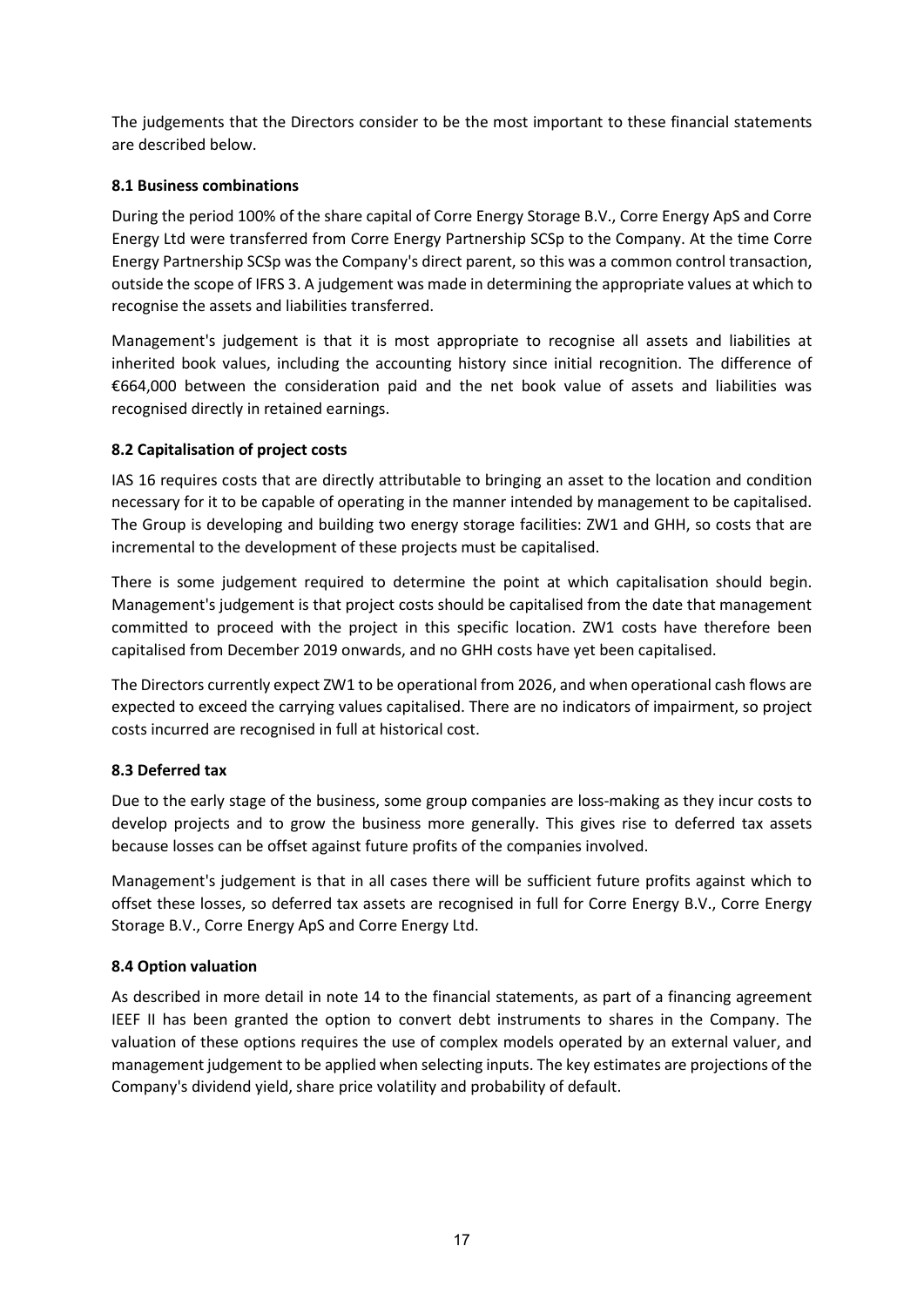#### **NOTES TO THE CONSOLIDATED FINANCIAL STATEMENTS**

#### **1. Revenue**

|                                                                                                     | 2021  |  |
|-----------------------------------------------------------------------------------------------------|-------|--|
|                                                                                                     | €'000 |  |
| Revenue from related parties                                                                        |       |  |
| Total revenue                                                                                       |       |  |
| During the period the Group earned revenue from related parties for IT and administrative services. |       |  |

#### **2. Other operating income**

|                              | 2021  |
|------------------------------|-------|
|                              | €'000 |
| Grant income                 | 903   |
| Total other operating income | 903   |

In December 2019 Corre Energy Storage B.V. was awarded a grant by the European Innovation and Networks Executive Agency (now the European Climate, Infrastructure and Environment Agency, CINEA) for the development of its ZW1 project. Under this agreement a prefinancing amount of €1,8m was received in March 2020, and in March 2022 a claim for a final payment of €1,7m was submitted to CINEA.

The portion of the grant that relates to expenses incurred has been recognised in the statement of comprehensive income resulting in accrued income in the balance sheet. The remainder of the grant relates to cavern construction costs, which have been capitalised on the balance sheet. This has not been accrued, and when received the amount will be deferred on the balance sheet and will be recognised over the life of the asset when construction is completed.

#### **3. Employee expenses**

|                         | 2021    |
|-------------------------|---------|
|                         | €'000   |
| Salaries                | (1,907) |
| Pension costs           | (48)    |
| Social security costs   | (220)   |
| Other benefits          | (8)     |
| Capitalise staff costs  | 247     |
| Staff costs             | (1,936) |
| Management fees         | (720)   |
| Other employee expenses | (99)    |
|                         | (2,755) |

Capitalised staff costs represent the value of staff costs capitalised to caverns under construction as part of the ZW1 project.

The average number of full-time equivalent employees during the period is broken down below.

|                              | 2021 |
|------------------------------|------|
| Corre Energy Storage B.V.    |      |
| Corre Energy Ltd             | 13   |
| Corre Energy Storage Limited |      |
| Total                        | 19   |
|                              |      |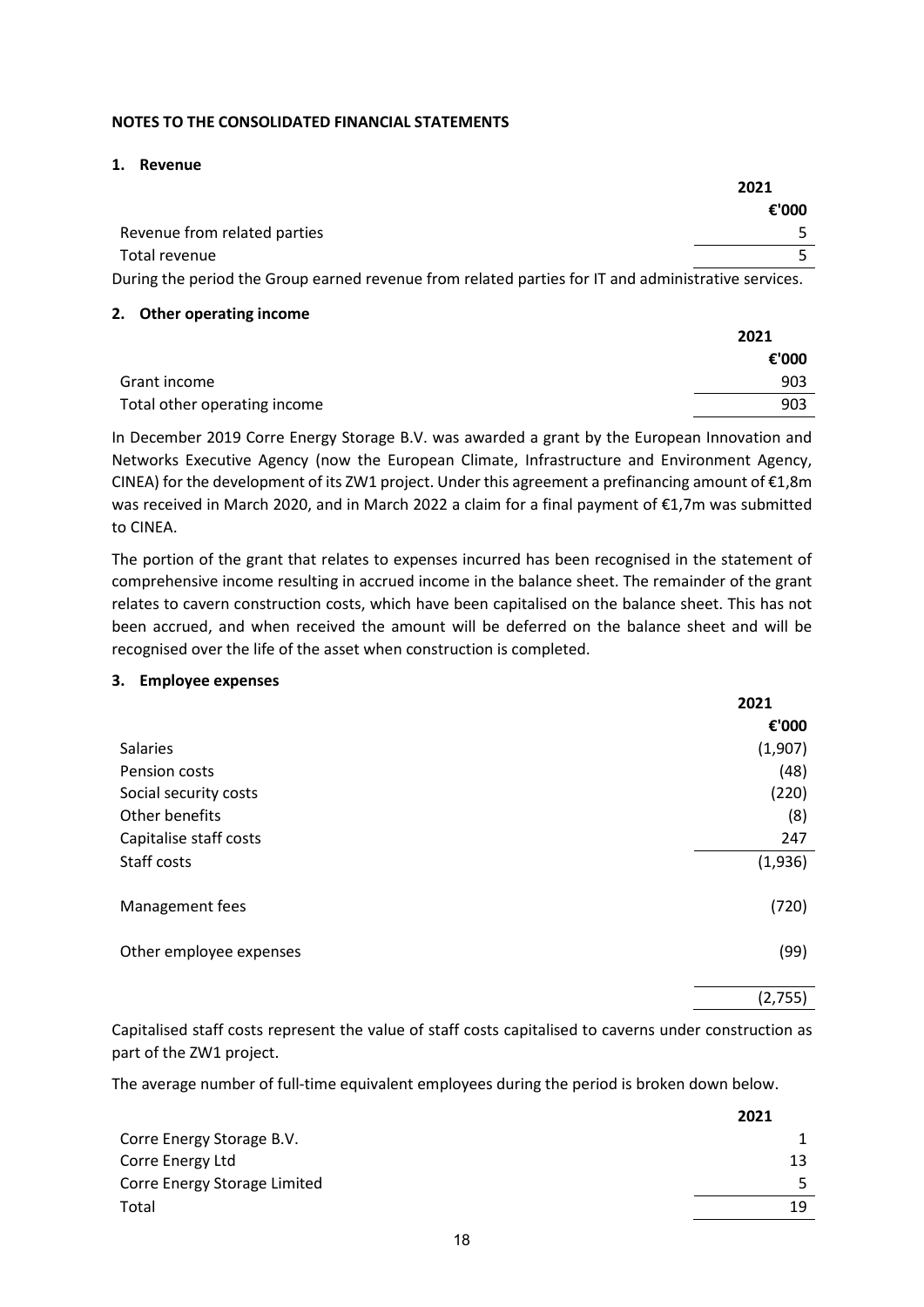The Group operates defined contribution pension schemes, and as such the commitment to the participating employees consists of paying any outstanding contribution. Participation in the pension scheme is optional: employees are automatically enrolled but can choose to opt out.

#### **4. Project costs**

|                        | 2021  |  |
|------------------------|-------|--|
|                        | €'000 |  |
| Commercial development |       |  |
| Total                  |       |  |

Project costs represent amounts spent on the GHH project in Denmark that are not capitalisable due to its stage of development.

# **5. Other administrative expenses**

|                                  | 2021     |
|----------------------------------|----------|
|                                  | €'000    |
| Legal & professional costs       | (4, 144) |
| Travel costs                     | (259)    |
| <b>IT costs</b>                  | (87)     |
| Office costs                     | (52)     |
| Marketing & Communications costs | (92)     |
| Other operating expenses         | (81)     |
| Foreign exchange losses          | (74)     |
|                                  | (4,789)  |

Included in legal and professional costs are costs relating to advisory and consultancy, support from participating interests and other legal costs that are related to the IPO but not incremental and directly attributable to the IPO, therefore not accounted for as a deduction from equity.

Furthermore, included in legal and professional costs are the following amounts payable to the auditor, Blue Line Accountants en Belastingadviseurs B.V.:

|                            | 2021  |
|----------------------------|-------|
|                            | €'000 |
| Financial statements audit | 47    |
| Other audit services       | 32    |
|                            | 79    |

Fees for financial statements audit comprise the audit of the financial statements of the Company and its subsidiary Corre Energy Storage B.V. Fees for other audit services comprise review of special purpose financial statements.

#### **6. Finance expense**

|                               | 2021  |
|-------------------------------|-------|
|                               | €'000 |
| Interest and similar expenses | (24)  |
| Option revaluation            | (933) |
|                               | (957) |

The option revaluation charge relates to the equity linked funding agreement with IEEF II. See note 14 for further information on the agreement.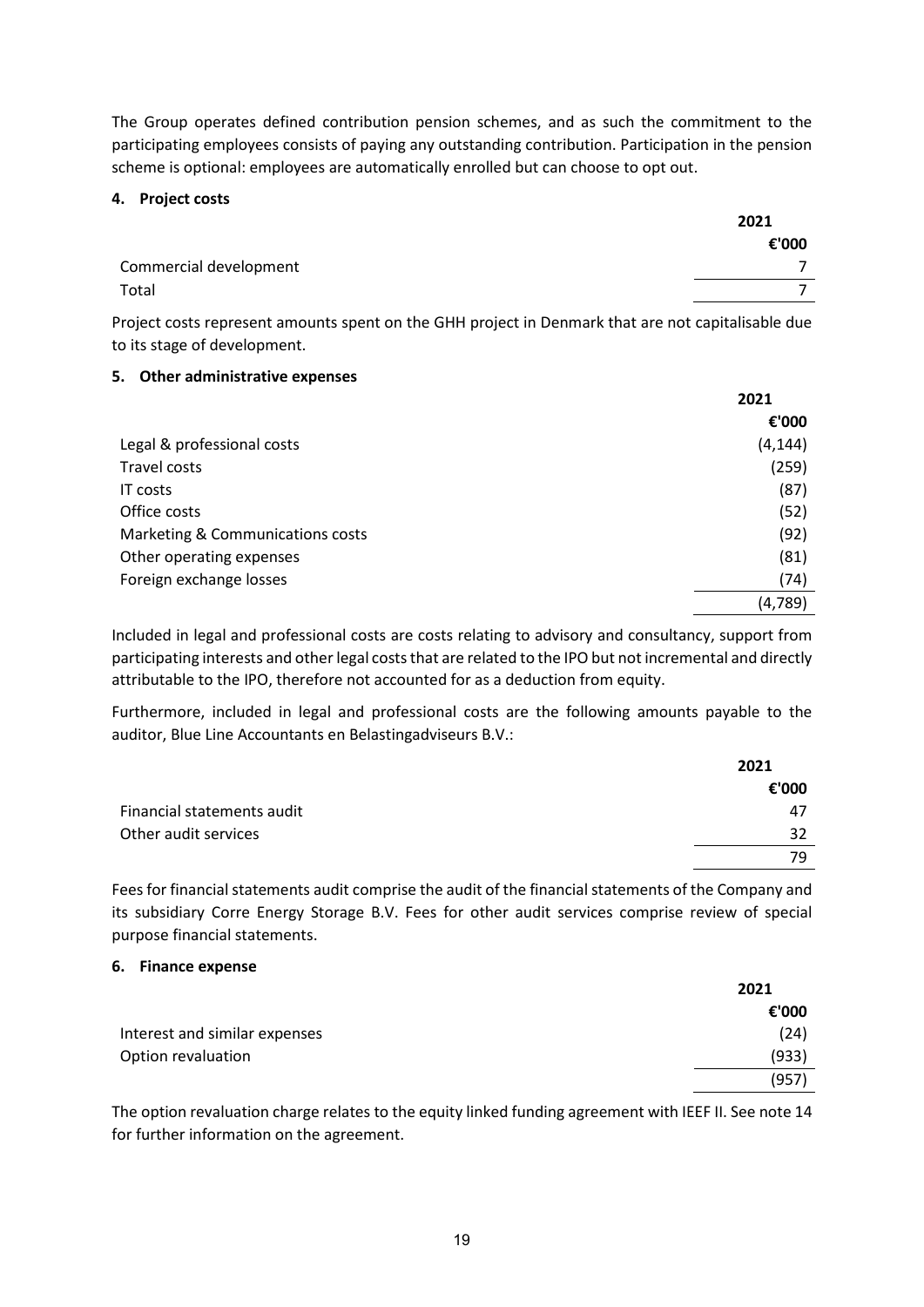#### **7. Corporation tax**

#### **7.1 Income tax recognised in statement of comprehensive income**

|                        | 2021  |
|------------------------|-------|
|                        | €'000 |
| Corporation tax to pay | (4)   |
| Deferred tax income    | 3,657 |
|                        | 3,653 |

There is no income tax relating to foreign exchange differences on translation of foreign operations, which are recognised in other comprehensive income.

### **7.2 Current tax receivable and payable**

|                        | 2021  |
|------------------------|-------|
|                        | €'000 |
| Other taxes receivable | 222   |
| Corporate tax payable  | 4     |
| Other taxes payable    | 84    |
|                        | 88    |
|                        |       |

In the balance sheet other taxes receivable are included in receivables, prepayments and accrued income, and other taxes payable are included in other current liabilities.

### **7.3 Reconciliation of effective tax rate**

|                                                                  | 2021  |
|------------------------------------------------------------------|-------|
|                                                                  | €'000 |
| Loss before tax                                                  | 7,600 |
| Statutory tax rate                                               | 25.2% |
| Tax at statutory tax rate                                        | 1,915 |
| Deferred tax assets recognised in respect of prior years         | 442   |
| Deferred tax assets recognised in respect of capital expenditure | 990   |
| Expenses not recognised in accounting records                    | 314   |
| Non-taxable income                                               | 233   |
| Expenses not deductible                                          | (241) |
| Effective tax amount                                             | 3.653 |

The statutory tax rate of 25.2% has been calculated taking into account the statutory tax rates in the Netherlands, Denmark, the UK, and the Republic of Ireland.

The reconciling items are explained as follows:

- Prior year losses are now recognised on the balance sheet in respect of the brought forward losses of Corre Energy Storage B.V. following a change in legislation such that losses can now be carried forward indefinitely.
- A deferred tax asset has been recognised in respect of differences in the accounting value and tax basis value of caverns under construction, specifically the Zuidwending 1 (ZW1) project.
- The expenses not recognised in the accounting records are the incremental costs directly attributable to the IPO that have been accounted for as a deduction from equity.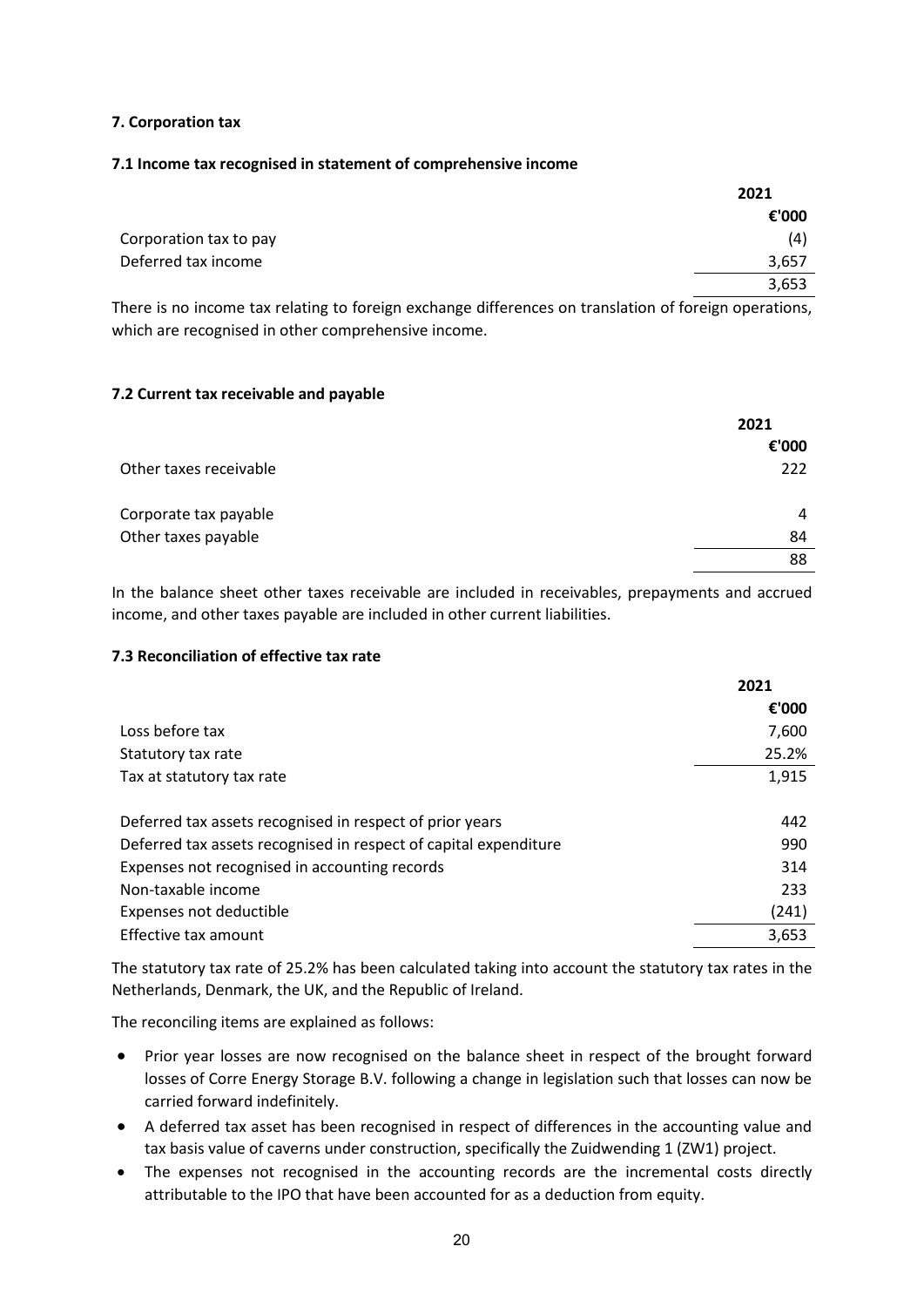- Non-taxable income is grant income, which for the purpose of the tax computation is offset against caverns under construction.
- Expenses not deductible are the cost of revaluation of the options contained in the equity linked funding agreement with IEEF II.

### **7.4 Deferred tax assets**

Deferred tax assets have arisen due to temporary differences attributable to tax losses. The Group is in a start-up phase, resulting in high initial expenditure on development and limited revenues in early years. Management has performed tax planning and expects that based on the profit forecasts; profits will be generated in upcoming years sufficient to offset the accumulated tax losses.

A deferred tax asset has also arisen due to differences in the accounting value and tax basis value of caverns under construction, specifically the ZW1 project.

The deferred tax asset may be analysed as follows:

|                                        | <b>Tax losses</b><br>carried forward | ZW1 cavern<br>costs | <b>Total</b> |  |
|----------------------------------------|--------------------------------------|---------------------|--------------|--|
|                                        | €'000                                | €'000               | €'000        |  |
| At 1 March 2021                        |                                      |                     |              |  |
| Acquired through business combinations |                                      |                     |              |  |
| Credited to the income statement       | 2,667                                | 990                 | 3,657        |  |
| At 31 December 2021                    | 2,667                                | 990                 | 3,657        |  |
| Of which current:                      | 16                                   |                     | 16           |  |
| Of which non-current:                  | 2,651                                | 990                 | 3.641        |  |

No deferred tax asset was recognised at acquisition of any subsidiary. Deferred tax assets of Corre Energy Storage B.V. are now recognised in full following a change in legislation such that losses can now be carried forward indefinitely. The Directors consider it probable that future taxable profit will be available against which unused tax losses can be utilised.

#### **8. Business combinations**

During the period the Company acquired 100% of the share capital of the following companies:

- The Company acquired 100% of the share capital of Corre Energy Ltd on 12 March 2021 for £100, at the time equivalent to €111. The shares were acquired from Corre Energy Partnership SCSp, which at that time was the Company's parent company. Corre Energy Ltd provides administrative support to other group companies.
- The Company acquired 100% of the share capital of Corre Energy ApS on 12 March 2021 for DKK 40,000, at the time equivalent to €5,377. The shares were acquired from Corre Energy Partnership SCSp, which at that time was the Company's parent company. Corre Energy ApS is engaged in the development of the Green Hydrogen Hub in Denmark.
- The Company incorporated a new 100% owned subsidiary Corre Energy Storage Limited on 23 March 2021. Corre Energy Storage Limited provides administrative support to other group companies.
- The Company acquired 100% of the share capital of Corre Energy Storage B.V. on 29 March 2021 as a contribution with an attributed value of €742,110. Corre Energy Storage B.V. is engaged in the development of the ZW1 project in the Netherlands.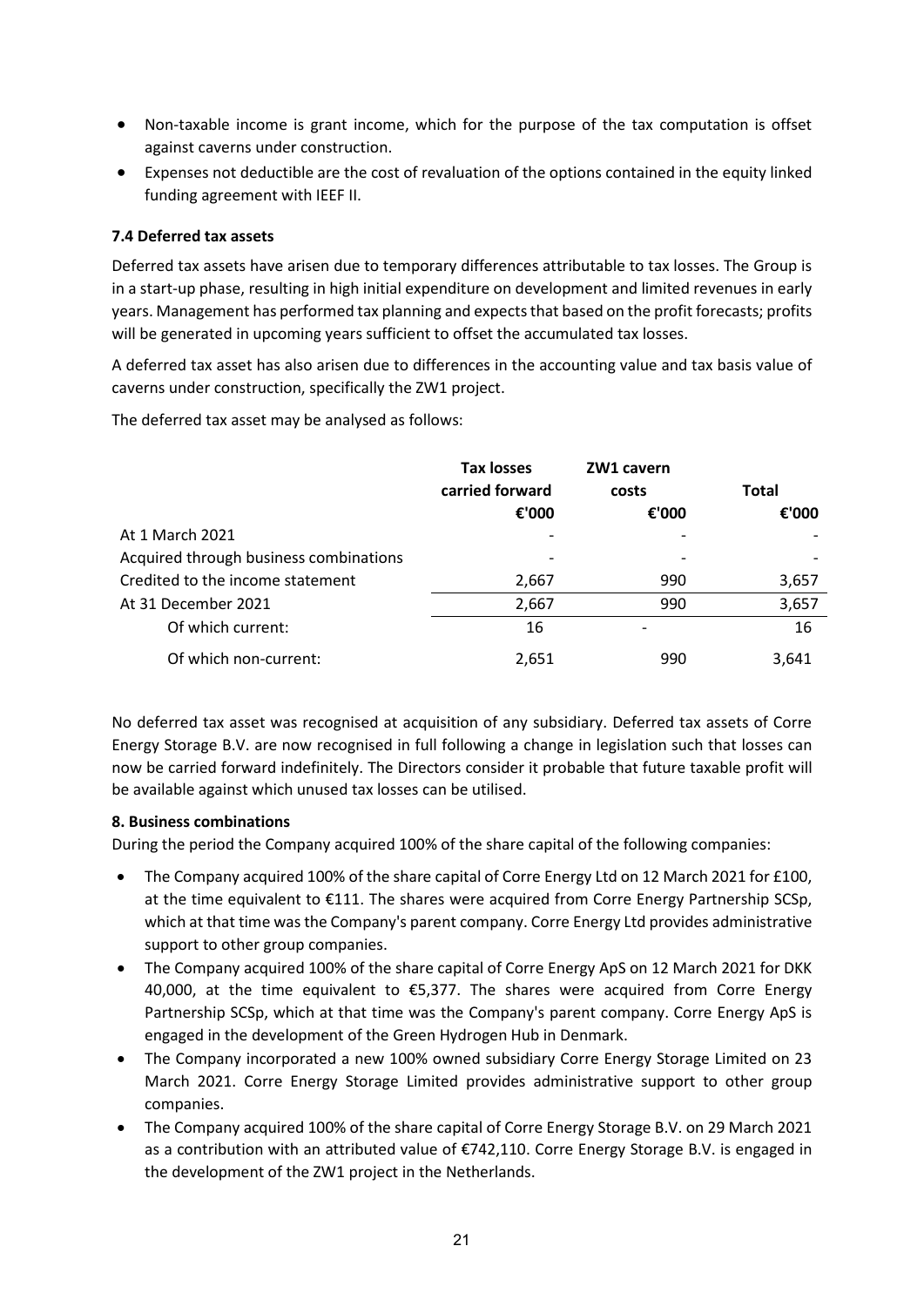The transfers from Corre Energy Partnership SCSp were actioned as part of a Group reorganisation to enable the subsequent initial public offering of Corre Energy B.V. At the time of the transfer Corre Energy Partnership SCSp owned 100% of the Company's share capital so these were common control transactions, outside the scope of IFRS 3.

The assets and liabilities transferred in each of the three transfers from Corre Energy Partnership SCSp are summarised in the below table:

|                                         | Corre<br><b>Energy Ltd</b><br>€'000 | Corre<br><b>Energy ApS</b><br>€'000 | Corre<br><b>Energy</b><br><b>Storage</b><br>B.V.<br>€'000 | <b>Total</b><br>€'000 |
|-----------------------------------------|-------------------------------------|-------------------------------------|-----------------------------------------------------------|-----------------------|
| <b>Fixed assets</b>                     |                                     |                                     |                                                           |                       |
| Tangible fixed assets                   |                                     |                                     | 3,159                                                     | 3,159                 |
| <b>Current assets</b>                   |                                     |                                     |                                                           |                       |
| Cash                                    | $\overline{2}$                      |                                     | 536                                                       | 538                   |
| Receivables, prepayments, and accrued   |                                     |                                     |                                                           |                       |
| income                                  | $\mathbf{1}$                        | 5                                   | 41                                                        | 47                    |
| Non-current liabilities                 |                                     |                                     |                                                           |                       |
| Long-term loans                         |                                     |                                     | (270)                                                     | (270)                 |
| <b>Current liabilities</b>              |                                     |                                     |                                                           |                       |
| <b>Trade creditors</b>                  | (1)                                 |                                     | (588)                                                     | (589)                 |
| Other current liabilities               |                                     | (8)                                 | (1, 465)                                                  | (1, 473)              |
| Net assets/(liabilities)                | $\overline{2}$                      | (3)                                 | 1,413                                                     | 1,412                 |
| Consideration paid                      | $\mathbf 0$                         | 5                                   | 743                                                       | 748                   |
| <b>Transferred to Retained earnings</b> | (2)                                 | 8                                   | (670)                                                     | (664)                 |

The difference between the net book value of the assets transferred and the consideration paid is recognised directly in equity in retained earnings.

#### **9. Intangible fixed assets**

The movement in intangible fixed assets is as follows:

# **Cavern options €'000 Cost and net book value** At 1 March 2021 Additions 618 **At 31 December 2021 618**

Cavern options represent the cost of entering into a contract with Nouryon Salt B.V., which forms part of the Nobian group ("Nobian"), to develop caverns for the purpose of the energy storage business in the Netherlands and Denmark. These contracts are exclusive, preventing the Group or Nobian from entering into discussions concerning CAES projects in the Netherlands or Denmark with any other party.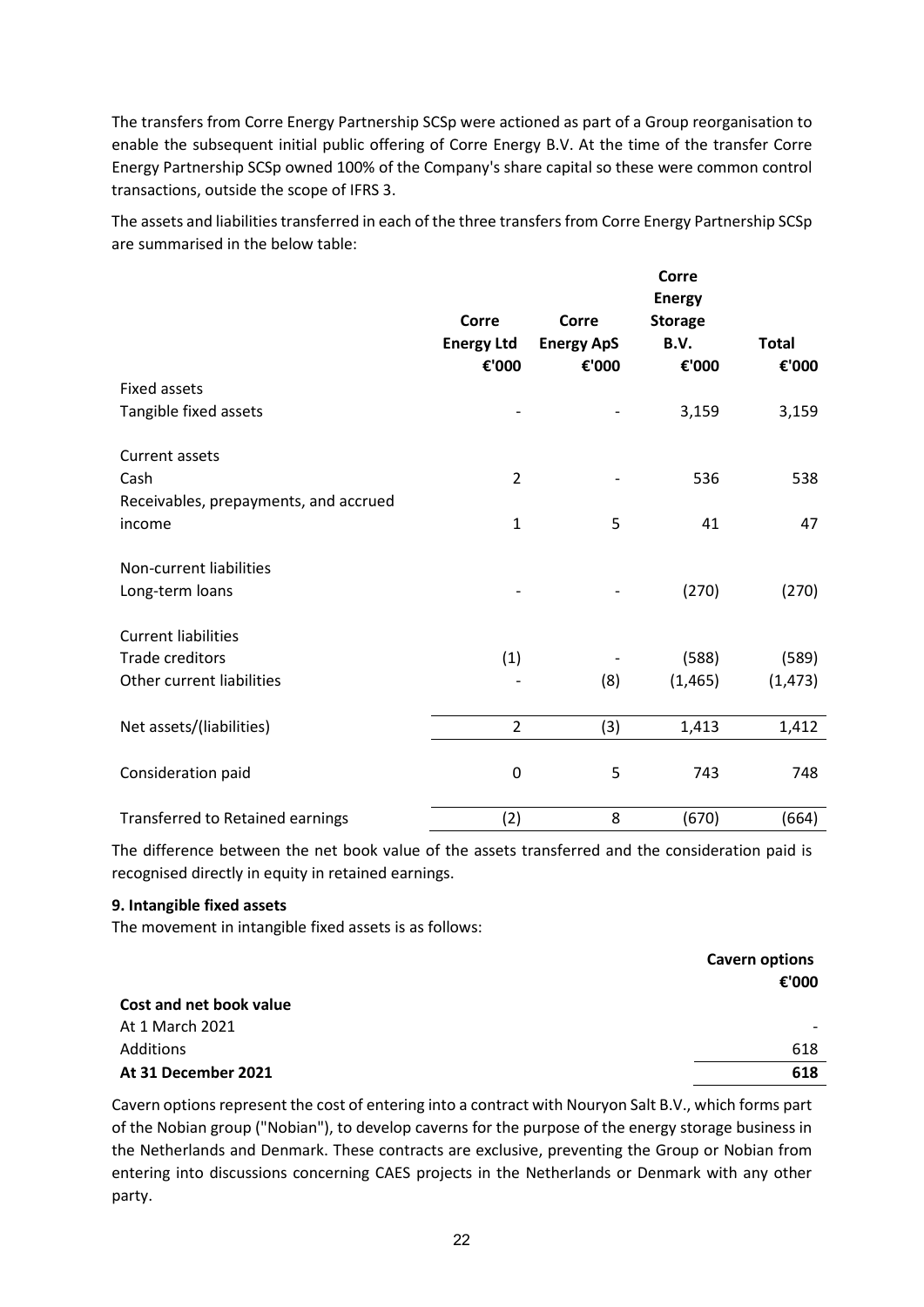These are held as intangible assets until such time as a project reaches a capitalisable stage of development, at which point these are transferred to tangible assets as caverns under construction. Cavern options are not in use; therefore, they are not amortised.

During the period the Group acquired the rights to four sites that have not yet reached capitalisation from its related party Corre Energy Limited, a company registered in Malta.

### **10. Tangible fixed assets**

The movement in tangible fixed assets is as follows:

|                                       | <b>Caverns</b> |                  |           |       |
|---------------------------------------|----------------|------------------|-----------|-------|
|                                       | under          |                  | IT        |       |
|                                       | construction   | <b>Furniture</b> | equipment | Total |
|                                       | €'000          | €'000            | €'000     | €'000 |
| Cost                                  |                |                  |           |       |
| At 1 March 2021                       |                |                  |           |       |
| Acquired through business combination | 3,159          |                  |           | 3,159 |
| Additions                             | 2,065          | 3                | 39        | 2,107 |
| At 31 December 2021                   | 5,224          | 3                | 39        | 5,266 |
| <b>Accumulated depreciation</b>       |                |                  |           |       |
| At 1 March 2021                       |                |                  |           |       |
| Charge for the period                 |                | (1)              | (4)       | (5)   |
| At 31 December 2021                   |                | (1)              | (4)       | (5)   |
| Net book value at 31 December 2021    | 5,224          | $\overline{2}$   | 35        | 5,261 |

Caverns under construction comprises costs that are directly attributable to development or construction of caverns for use in the energy storage business. These are not depreciated but are reviewed for indicators of impairment at each reporting date.

#### **11. Leases**

Leases with a contractual term of less than one year and/or a value less than €5,000 are considered short-term and/or leases of low value items. The Group has elected not to recognise right of use assets and lease liabilities for these leases. Apart from these the Group leases two cars in the Netherlands.

Information about leases is presented below.

#### **11.1 Lease right of use assets**

|                                    | <b>Vehicles</b> |
|------------------------------------|-----------------|
| Cost                               | €'000           |
| At 1 March 2021                    |                 |
| Additions                          | 109             |
| At 31 December 2021                | 109             |
| <b>Accumulated depreciation</b>    |                 |
| At 1 March 2021                    |                 |
| Charge for the period              | (10)            |
| At 31 December 2021                | (10)            |
| Net book value at 31 December 2021 | 99              |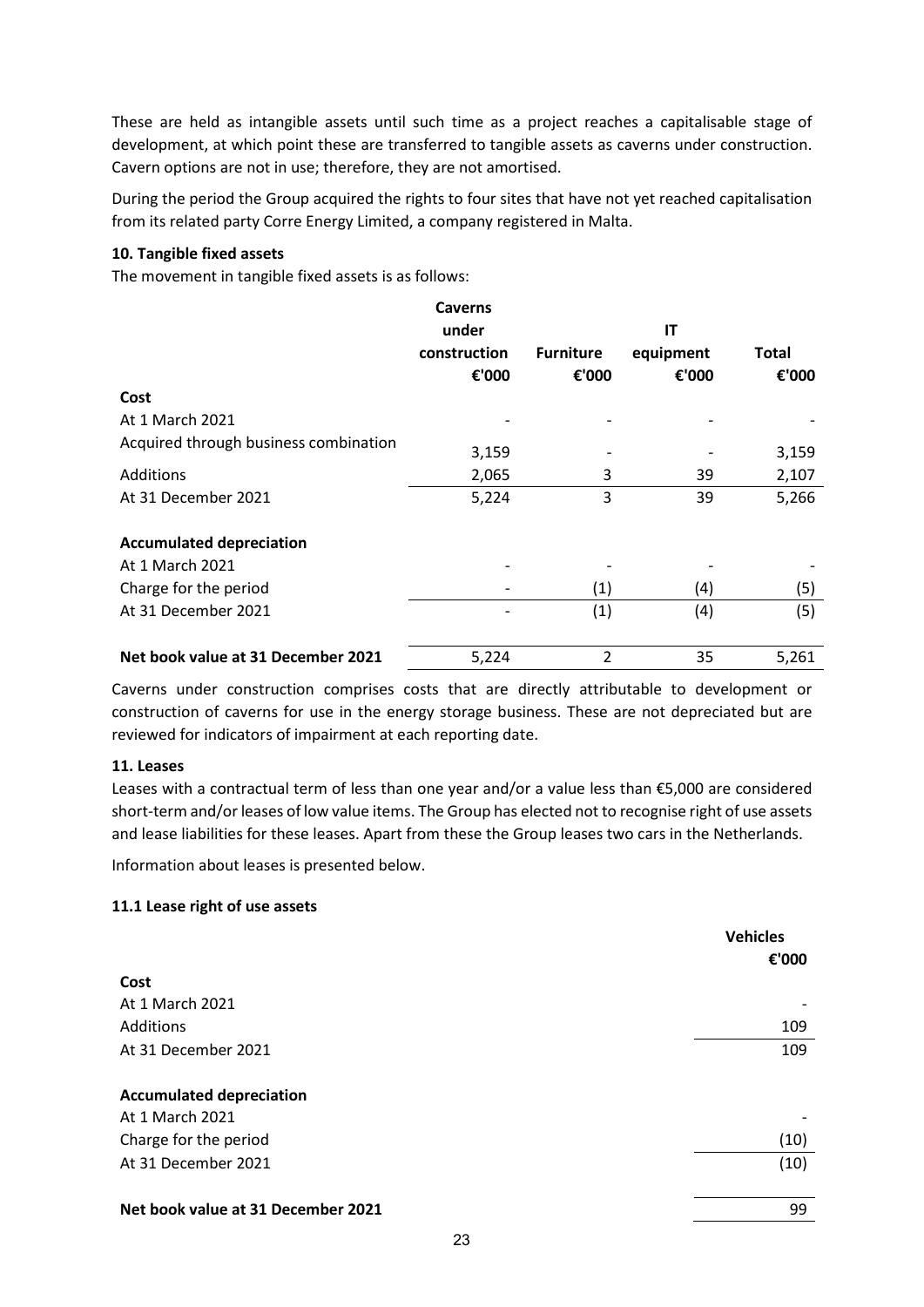#### **11.2 Lease liabilities**

|             | 2021  |
|-------------|-------|
|             | €'000 |
| Current     | 22    |
| Non-current | 78    |
|             | 100   |

#### **11.3 Amounts recognised in the statement of comprehensive income**

|                                     | 2021  |
|-------------------------------------|-------|
|                                     | €'000 |
| Interest on lease liabilities       |       |
| Depreciation of right of use assets | 10    |
| Short-term lease expenses           | 187   |
|                                     | 200   |

#### **11.4 Amounts recognised in the cash flow statement**

The total cash outflow for leases in the period was €211,000.

#### **12. Cash**

|      | 2021   |
|------|--------|
|      | €'000  |
| Cash | 13,375 |
|      | 13,375 |

All cash is held in on demand facilities and is at free disposal. The Group has no current account credit facilities with its banks.

#### **13. Receivables, prepayments, and accrued income**

Amounts falling due within one year:

|                                          | 2021  |
|------------------------------------------|-------|
|                                          | €'000 |
| Accrued grant income                     | 164   |
| Receivables from participating interests | 1,466 |
| Receivables from other related parties   | 16    |
| Prepayments                              | 698   |
| Taxes receivable                         | 238   |
|                                          | 2,582 |

See note 7 for information on items included in taxes receivable and note 19 for information on items included in receivables from participating interests and receivables from other related parties.

Prepayments includes €383,000 of legal and advisory costs incremental to obtaining a loan facility with Infracapital, this facility is described in note 22.4. When the loan is drawn these costs will be recognised over the life of the loan using the effective interest rate method.

The Directors consider that the carrying amount of receivables, prepayments and accrued income approximates their fair value.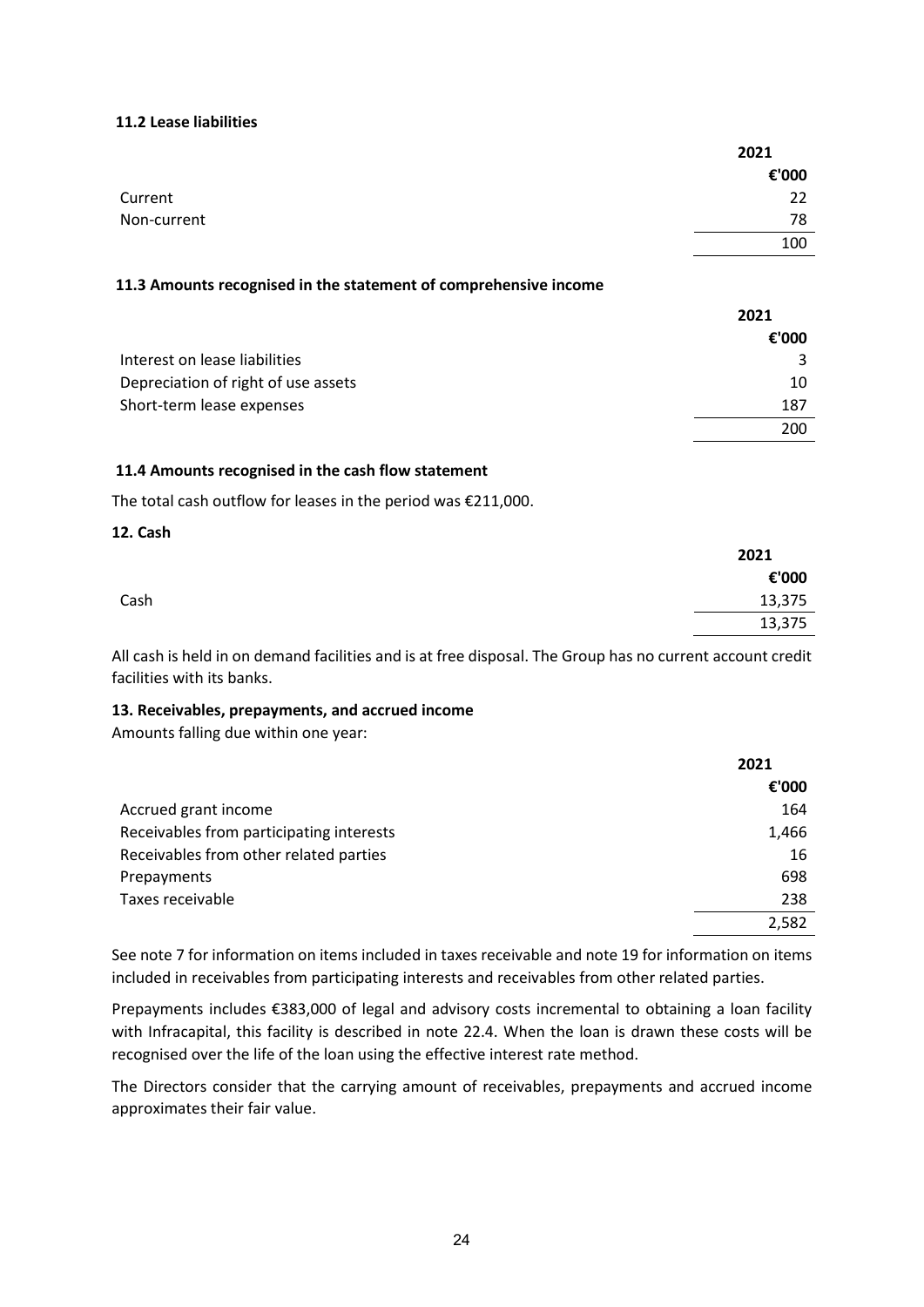### **14. Non-current liabilities**

|                                               | 2021   |
|-----------------------------------------------|--------|
|                                               | €'000  |
| <b>IEEF II loan</b>                           | 11,553 |
| N.V. NOM loan                                 | 93     |
| Long-term loans                               | 11,646 |
| Long-term lease liability                     | 79     |
| Long-term payables to participating interests | 1,845  |

### **14.1 IEEF II equity linked funding agreement**

In June 2021 Corre Energy B.V. entered into an equity linked funding agreement with IEEF II. Under the terms of this agreement the Company has drawn down €3m in June 2021 and €8m in October 2021, with a further €4m or €9m (at the sole discretion of IEEF II) payable at commercial close of the ZW1 project.

No interest shall accrue and be paid on the principal amount of the funding outstanding, unless Corre Energy B.V. is in breach of certain obligations under the equity linked funding agreement, in which case interest is payable at 10%. The principal amount and any accrued interest shall be repaid no later than the funding end date of 30 June 2028.

IEEF II has the option to convert the instruments to shares in Corre Energy B.V. at €1 per share at any point from 12 months after a tranche has paid out to 30 June 2028.

If the Company pays a dividend IEEF II is entitled to receive the same amount per "share" as if the amount paid by IEEF II under the equity linked funding agreement had been converted to shares at that point in time.

#### **14.2 N.V. NOM loan**

In August 2021 Corre Energy Storage B.V. drew down €360,000 on a loan facility from N.V. NOM, Investerings- en Ontwikkelingsmaatschappij voor Noord-Nederland ("N.V. NOM"). The loan is repayable in eight quarterly instalments beginning on 30 September 2021, with interest payable at 3% per annum.

#### **14.3 Long-term payables to participating interests**

Loans from participating interests represents amounts payable to Corre Energy Partnership SCSp. See note 19 for further information.

#### **14.4 Fair value**

The Directors consider that the fair value of the N.V. NOM loan and the non-current lease liability are not materially different to their carrying amounts, since the interest payable is close to the current market rates and the values are relatively low.

In accordance with our accounting policies, the embedded derivative in the IEEF II loan is held at fair value, and the host loan is held at amortised cost.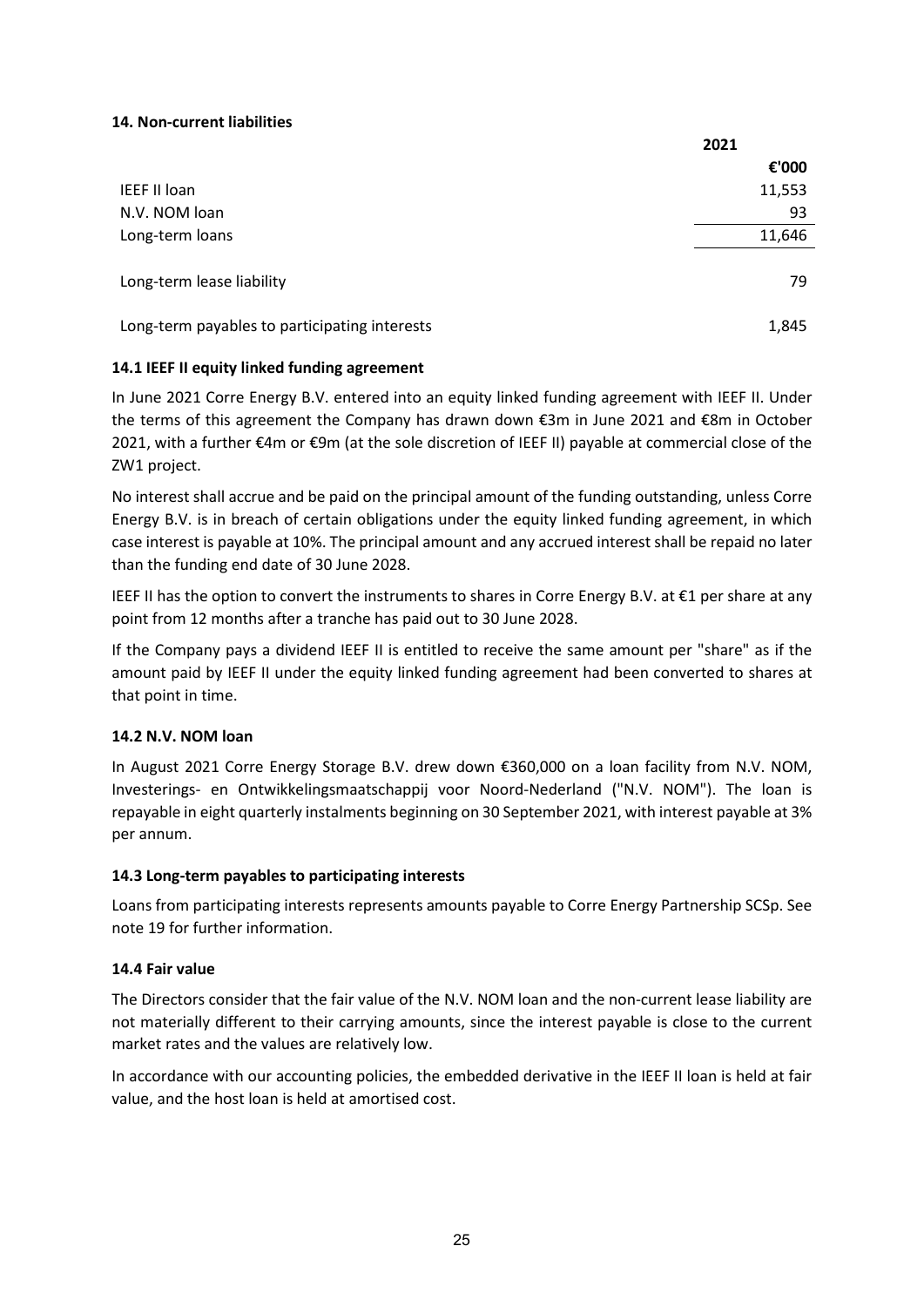The below table compares the fair value of the whole instrument with it carrying value. It is classified as level 3 in the fair value hierarchy due to the use of unobservable inputs, including own credit risk.

|                                      | 2021   |
|--------------------------------------|--------|
|                                      | €'000  |
| Carrying amount                      | 11,553 |
| Fair value                           | 15,839 |
| <b>15. Current liabilities</b>       |        |
| Amounts falling due within one year: |        |
|                                      | 2021   |

|                                                   | 2021  |
|---------------------------------------------------|-------|
|                                                   | €'000 |
| Third party creditors                             | 765   |
| Payables to related parties                       | 58    |
| Trade creditors                                   | 823   |
|                                                   |       |
| Corre Energy Group Holdings C.V.                  | 1,123 |
| Payables to participating interests               | 1,123 |
|                                                   |       |
| Long-term debt due within 12 months               | 186   |
| Taxes payable                                     | 88    |
| Accruals and other liabilities to third parties   | 642   |
| Accruals and other liabilities to related parties | 618   |
| Other current liabilities                         | 1,534 |

Long-term debt due within 12 months represents the portion of the N.V. NOM loan that is repayable within one year. See note 14 for further information on the N.V. NOM loan.

For further information on payables to related parties, payables to participating interests and accruals and other liabilities to related parties see note 19.

The Directors consider that the carrying amount of current liabilities approximates their fair value.

#### **16. Called up share capital**

The below table shows the movements in allotted, called up and fully paid shares of Corre Energy B.V.:

|                               | <b>Number</b> | <b>Nominal</b><br>value | <b>Share</b><br>capital | <b>Share</b><br>premium |
|-------------------------------|---------------|-------------------------|-------------------------|-------------------------|
|                               |               | €                       | €                       | €                       |
| At 1 March 2021               | 100           | €0.1000                 | 10                      |                         |
| Capital contribution          |               |                         |                         | 742,110                 |
| Capital conversion            | 2,300         | €0.0045                 | 10                      | 742,110                 |
| Issued share capital          | 49,997,700    | €0.0045                 | 224,990                 | 10,004                  |
| Initial public offering (IPO) | 12,018,846    | €0.0045                 | 54,085                  | 11,964,761              |
| <b>IPO transaction costs</b>  |               |                         |                         | (1, 215, 548)           |
| At 31 December 2021           | 62,018,846    | €0.0045                 | 279,085                 | 11,501,327              |

On 1 March 2021 the Company was incorporated with an initial issued share capital of 100 shares of €0.10, which were issued to Corre Energy Partnership SCSp.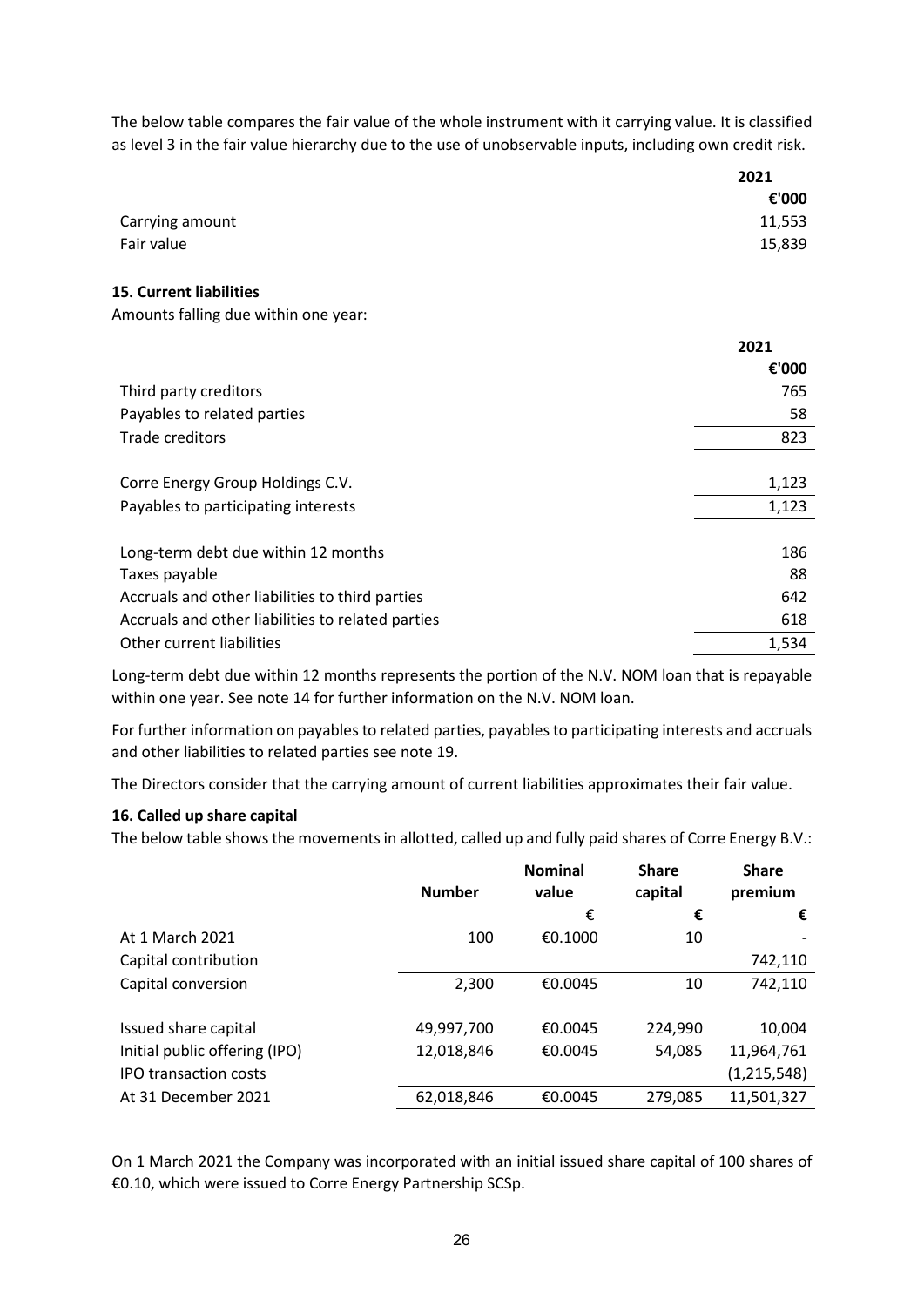On 29 March 2021 the Company acquired 100% of the share capital of Corre Energy Storage B.V. as a contribution with an attributed value of €742,110.

On 7 May 2021:

- Corre Energy Partnership SCSp transferred the 100 shares to Corre Energy Group Holdings C.V. by means of a deed of transfer of shares.
- The Company executed a deed of amendment to its Articles of Association to divide the issued share capital of 100 shares of €0.10 each into 2,300 shares of €0.0045 each: and
- The Company issued a further 49,997,700 shares with a nominal value of €0.0045 each to Corre Energy Group Holdings C.V., which settled these by payment of €234,994, the additional €10,004 above the nominal value being accounted for as share premium.

On 23 September 2021 the Company completed its initial public offering (IPO), issuing 12,018,846 new shares at €1 per share. Incremental costs directly attributable to the IPO that otherwise would have been avoided have been accounted for as a deduction from equity.

As documented more fully in note 14, the Company has entered into an equity linked funding arrangement with IEEF II. Under the terms of this agreement IEEF II may provide up to €20m of funding and has the option to convert the funding to shares in Corre Energy B.V. at €1 per share. If the Company pays a dividend IEEF II is entitled to receive the same amount per "share" as if the amount paid by IEEF II under the equity linked funding agreement had been converted to shares at that point in time.

# **17. Cameron Barney share options**

Included in IPO transaction costs in the statement of changes in equity are €33,000 of cost for share options issued to Cameron Barney LLP ("Cameron Barney"), a financial advisor. As part of their remuneration for work performed on the IPO Cameron Barney were granted share options in the Company, which will be filled using shares held by the Company's parent, Corre Energy Group Holdings C.V. This has been recognised as a deduction to share premium and an increase in retained earnings in accordance with the requirements of IFRS 2 and IAS 32.

#### **18. Earnings per share**

|                                                                                             | 2021             |
|---------------------------------------------------------------------------------------------|------------------|
|                                                                                             | $\epsilon$ cents |
| <b>Basic</b>                                                                                | (9.2)            |
| <b>Diluted</b>                                                                              | (6.4)            |
| The calculation of the basic and diluted earnings per share is based on the following data: |                  |
| <b>Earnings</b>                                                                             | 2021             |
|                                                                                             | €'000            |
| Earnings for the purpose of basic earnings per share                                        |                  |
| - Net loss attributable to owners of the Company                                            | (3, 947)         |
|                                                                                             |                  |
| Effect of dilutive potential shares:                                                        |                  |
| - Finance costs of equity linked funding agreement                                          | 944              |
|                                                                                             |                  |
| Earnings for the purpose of diluted earnings per share                                      | (3,003)          |
| <b>Number of shares</b>                                                                     |                  |
|                                                                                             | <b>Number</b>    |
| Weighted average number of shares for basic earnings per share                              | 42,918,098       |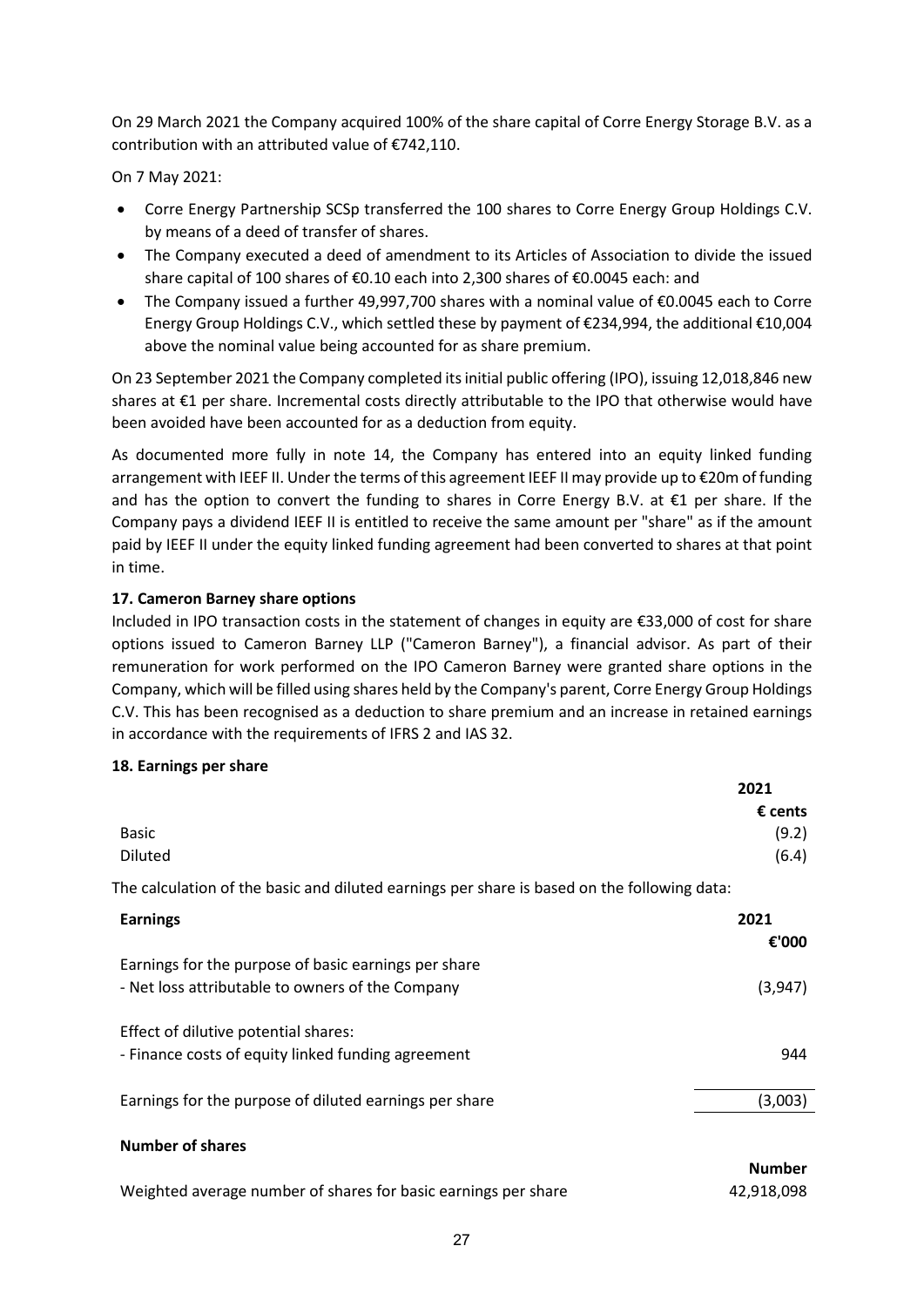| Effect of dilutive potential shares:                             |            |
|------------------------------------------------------------------|------------|
| - Equity linked funding agreement                                | 3.770.492  |
|                                                                  |            |
| Weighted average number of shares for diluted earnings per share | 46,688,590 |
|                                                                  |            |

The equity linked funding agreement with IEEF II, which is described in more detail in note 14, gives rise to potential shares. These have been included in the determination of diluted earnings per share but not basic earnings per share.

#### **19. Related party transactions**

Balances and transactions between the Company and its subsidiaries, which are related parties of the Company, have been eliminated on consolidation and are not disclosed in this note. Details of transactions between the Group and other related parties are disclosed below.

### **19.1 Remuneration of key management personnel**

The Group's key management personnel are considered to be the executive directors, the nonexecutive directors. The remuneration of key management personnel is set out below in aggregate for each of the categories specified in IAS 24 Related Party Disclosures, with additional disclosures in the Directors' remuneration report. Note that some key management personnel were remunerated via management companies, and this is included here to improve disclosure.

|                                       | 2021  |
|---------------------------------------|-------|
|                                       | €'000 |
| Short-term employee benefits          | 630   |
| Post-employment benefits              | 10    |
| Remuneration via group companies      | 328   |
| Remuneration via management companies | 390   |
|                                       | 1.358 |

#### **19.2 Other transactions with related parties**

The following other transactions occurred with related parties:

|                                                                                  | 2021<br>€'000 |
|----------------------------------------------------------------------------------|---------------|
| <b>Sales</b>                                                                     |               |
| Sales to entities controlled by key management personnel                         | 5.            |
| <b>Purchases</b>                                                                 |               |
| Reimbursement of expenses                                                        | 31            |
| Purchases of services from participating interests                               | 3,113         |
| Purchases of services from other entities controlled by key management personnel | 1,191         |
| Capital purchase from other entity controlled by key management personnel        | 618           |

The Group sold IT and other support services to a related party.

Purchases of services from participating interests represent the following services acquired from the Company's parent, Corre Energy Group Holdings C.V.:

- Consultancy and management services
- Recruitment services
- IT services
- Use of office space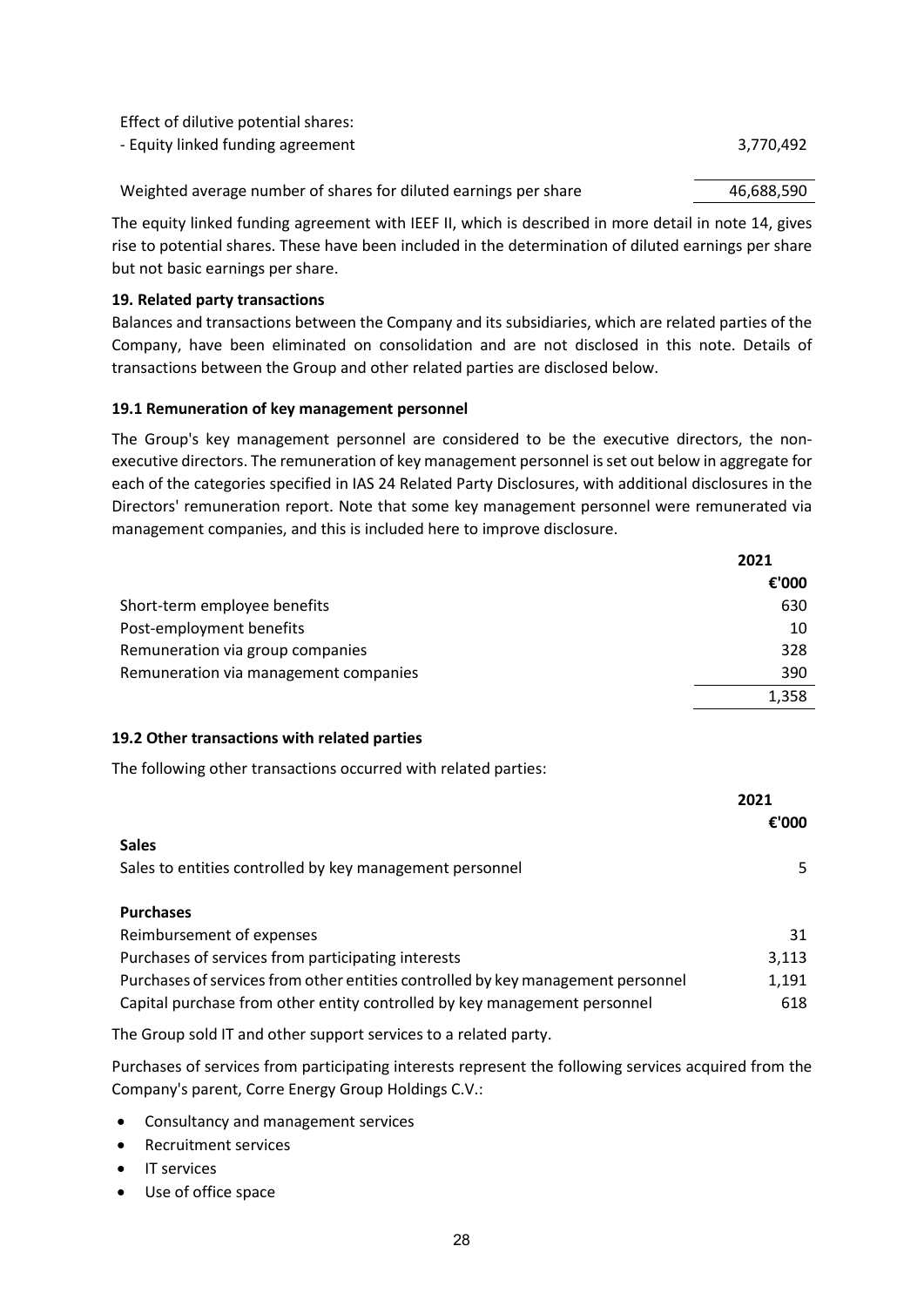Corre Energy Group Holdings C.V. is the head office of the wider group and as such incurs the majority of corporate costs, either on its own account or through its general partner Corre Energy General Partner B.V. Invoiced costs relating to activities of the Group are recharged to Group companies at cost with no mark-up. Staff costs relating to activities of the Group are recharged with a small markup, appropriate to compensate Corre Energy Group Holdings C.V. for its work performed.

The Group acquired the following services from Procore UK Ltd, which is controlled by Darren Green, a Director:

- Consultancy and management services
- Administrative and other support
- Marketing and social media services
- Use of office space

The capital purchase from other entities controlled by key management personnel is the purchase of cavern options from Corre Energy Limited, a related party company registered in Malta and controlled by Darren Green, a Director.

### **19.3 Balances with related parties**

At the end of the period the following balances were outstanding with related parties:

|                                                                            | 2021  |  |
|----------------------------------------------------------------------------|-------|--|
|                                                                            | €'000 |  |
| Current receivables:                                                       |       |  |
| - Participating interests                                                  | 1,466 |  |
| - Companies controlled by key management personnel                         | 16    |  |
| Current payables                                                           |       |  |
| - Payables to key management personnel                                     | 30    |  |
| - Payables to companies controlled by key management personnel             | 28    |  |
| - Payables to participating interests                                      | 1,123 |  |
| - Accruals and other liabilities to companies controlled by key management |       |  |
| personnel                                                                  | 618   |  |
| Loans from related parties                                                 |       |  |
| - Participating interests                                                  | 1.845 |  |

Receivables from participating interests comprises €1,216,000 due from Corre Energy General Partner B.V. and €250,000 due from Corre Energy Partnership SCSp, a partner in Corre Energy Group Holdings C.V., which is the Company's immediate parent. The €250,000 was repaid to the Company on 4 January 2022.

Payables to participating interests represents amounts payable to Corre Energy Group Holdings C.V., the Company's immediate parent, resulting from purchases of services described in note 19.2. No interest is payable on this amount and there is no repayment schedule.

Accruals and other liabilities to Companies controlled by key management personnel represents €618,000 payable to Corre Energy Limited, a related party company registered in Malta, for the purchase of cavern options.

Loans from participating interests represents amounts payable to Corre Energy Partnership SCSp under the following facilities: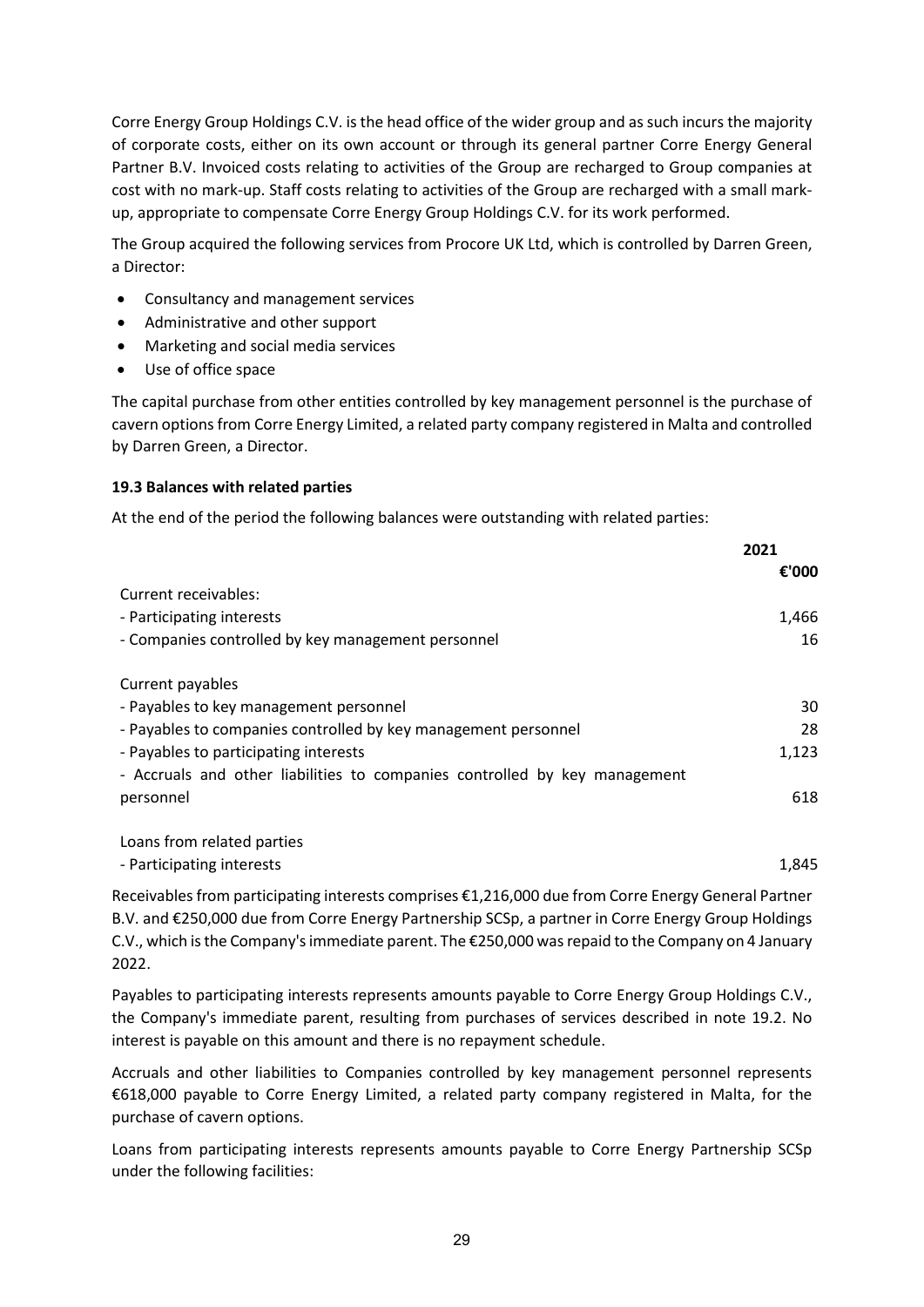- On 28 March 2021, Corre Energy Partnership SCSp provided Corre Energy Storage B.V. with an interest free shareholder loan in the amount of €1,8m. At the balance sheet date €1,6m was outstanding. The loan has a term of five years and is repayable in full at the end of the term or as the parties may otherwise agree.
- On 19 April 2021 Corre Energy Partnership SCSp provided the Company with an interest free shareholder loan in the amount of €500,000. At the balance sheet date €245,000 was outstanding. The latest date for full repayment of this loan is 30 April 2026 unless otherwise agreed by the parties.

### <span id="page-29-0"></span>**20. Financial risk management**

This note explains the Group's exposure to financial risks and how these risks could affect the Group's future financial performance. Current year profit and loss information has been included where relevant to add further context.

The Group's financial risk management is controlled by Group Finance under policies approved by the Board. Group Finance identifies, evaluates, and manages financial risks in close cooperation with other teams across the Group as required, reporting risk exposures and actions to the Board. The key financial risks facing the Group are market risk (including foreign exchange risk and interest rate risk) and liquidity risk.

#### **20.1 Market risk**

### **20.1.1 Foreign exchange risk**

The Group operates internationally and is exposed to foreign exchange risk, primarily from UK Pounds Sterling (GBP). Foreign exchange risk arises from future commercial transactions and recognised assets and liabilities denominated in a currency that is not the functional currency of the relevant group entity.

The Group's balance sheet exposure to foreign exchange risk at the end of the period, expressed in Euro, was as follows:

|                                              | 2021       |            |            |  |
|----------------------------------------------|------------|------------|------------|--|
|                                              | <b>GBP</b> | <b>DKK</b> | <b>USD</b> |  |
|                                              | €'000      | €'000      | €'000      |  |
| Cash                                         | 14         |            |            |  |
| Receivables, prepayments, and accrued income | 11         | ь          |            |  |
| Trade creditors                              | (49)       | (61)       |            |  |
| Other current liabilities                    | (103)      |            |            |  |

The aggregate foreign exchange loss recognised in the statement of comprehensive income was €74,000.

The sensitivity of profit or loss to changes in the exchange rates arises mainly from GBP denominated salaries and supplier costs. The impact on pre-tax loss of an increase or decrease of 10% in the Euro/GBP exchange rate would have been €314,000 increase or decrease respectively.

#### **20.1.2 Interest rate risk**

The Group has no borrowings or deposits that are directly exposed to changes in interest rates; therefore, profit or loss is not directly affected by higher or lower interest cost as a result of changes in interest rates.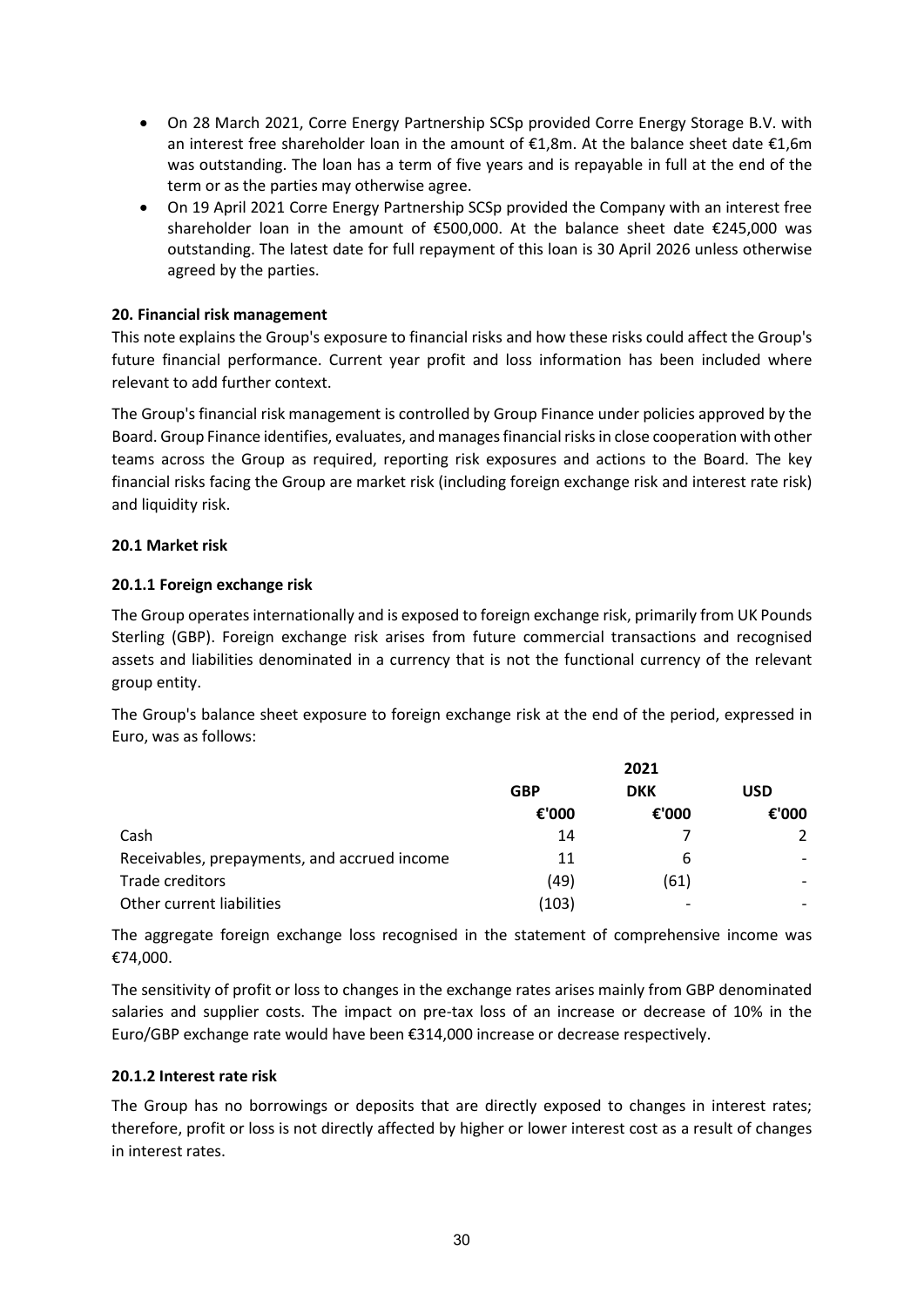#### **20.2 Liquidity risk**

Liquidity risk is the risk that the Group is unable to meet its financial obligations as they fall due.

Developing projects requires large amounts of funding to be raised and spent to reach milestones that unlock further liquidity. In some cases, these milestones are formally agreed with funding providers, and in other cases these are the milestones that management judge to be most important. Funding comes from a variety of sources including institutional investors, high net worth individuals, the general public following the IPO and grants.

The Board is ultimately responsible for liquidity management, with day-to-day management performed by Group Finance. The key controls to manage liquidity risk are robust budgeting and purchase approval processes, and the Directors monitor key liquidity risk metrics including comparison of cash flow with budget and review of downside forecasts.

The following table sets out the earliest possible contractual maturities of the Group's financial liabilities and financial assets. Deferred tax assets are shown in the period that the Directors expect them to reverse.

|                                                                       | 2021                               |                                    |                   |                              |                            |                    |
|-----------------------------------------------------------------------|------------------------------------|------------------------------------|-------------------|------------------------------|----------------------------|--------------------|
|                                                                       | <b>Carrying</b><br>amount<br>€'000 | Contractual<br>cash flows<br>€'000 | < 1 year<br>€'000 | $1$ to $2$<br>years<br>€'000 | $2$ to 5<br>years<br>€'000 | > 5 years<br>€'000 |
| Deferred tax assets<br>Other receivables,<br>prepayments, and accrued | 3,657                              | 3,657                              | 16                | 2,362                        | 314                        | 965                |
| income<br>Cash                                                        | 2,566<br>13,375                    | 2,566<br>13,375                    | 2,566<br>13,375   |                              |                            |                    |
| Total inflows                                                         | 19,598                             | 19,598                             | 15,957            | 2,362                        | 314                        | 965                |
| Long-term loans                                                       | 11,832                             | 11,279                             | 186               | 93                           | $\overline{\phantom{a}}$   | 11,000             |
| Lease liability                                                       | 100                                | 146                                | 35                | 35                           | 76                         |                    |
| Trade creditors<br>Payables to participating                          | 823                                | 823                                | 823               | $\overline{\phantom{a}}$     |                            |                    |
| interests                                                             | 2,968                              | 2,968                              | 1,123             | $\overline{\phantom{a}}$     | 1,845                      |                    |
| Other current liabilities                                             | 1,534                              | 1,534                              | 1,534             | $\overline{\phantom{a}}$     |                            |                    |
| <b>Total outflows</b>                                                 | 17,257                             | 16,750                             | 3,701             | 128                          | 1,921                      | 11,000             |

# **20.3 Credit risk**

The Group's exposure to credit risk arises from holdings of cash, and if a counterparty fails to meet its contractual obligations.

The Group's primary objective when managing credit risk from its holdings of cash is to minimise the risk of a loss of capital and eliminate loss of liquidity having a detrimental effect on the business. Of the Group's year-end cash holding of €13,375,000, €13,340,000 was held with UBS Switzerland AG, which has a credit rating of AA- (Fitch). All funds are instant access.

Receivables at the period end relate to group companies and related parties. The Directors therefore have good insight into the creditworthiness of these counterparties, and do not consider that they add significantly to the Group's credit risk exposure. All trade receivables are due within the agreed credit terms for the current period and preceding year and are consequently stated at cost.

The Group applies the IFRS 9 simplified approach to measuring expected credit losses which uses a lifetime expected loss allowance for all receivables. To measure expected credit losses, receivables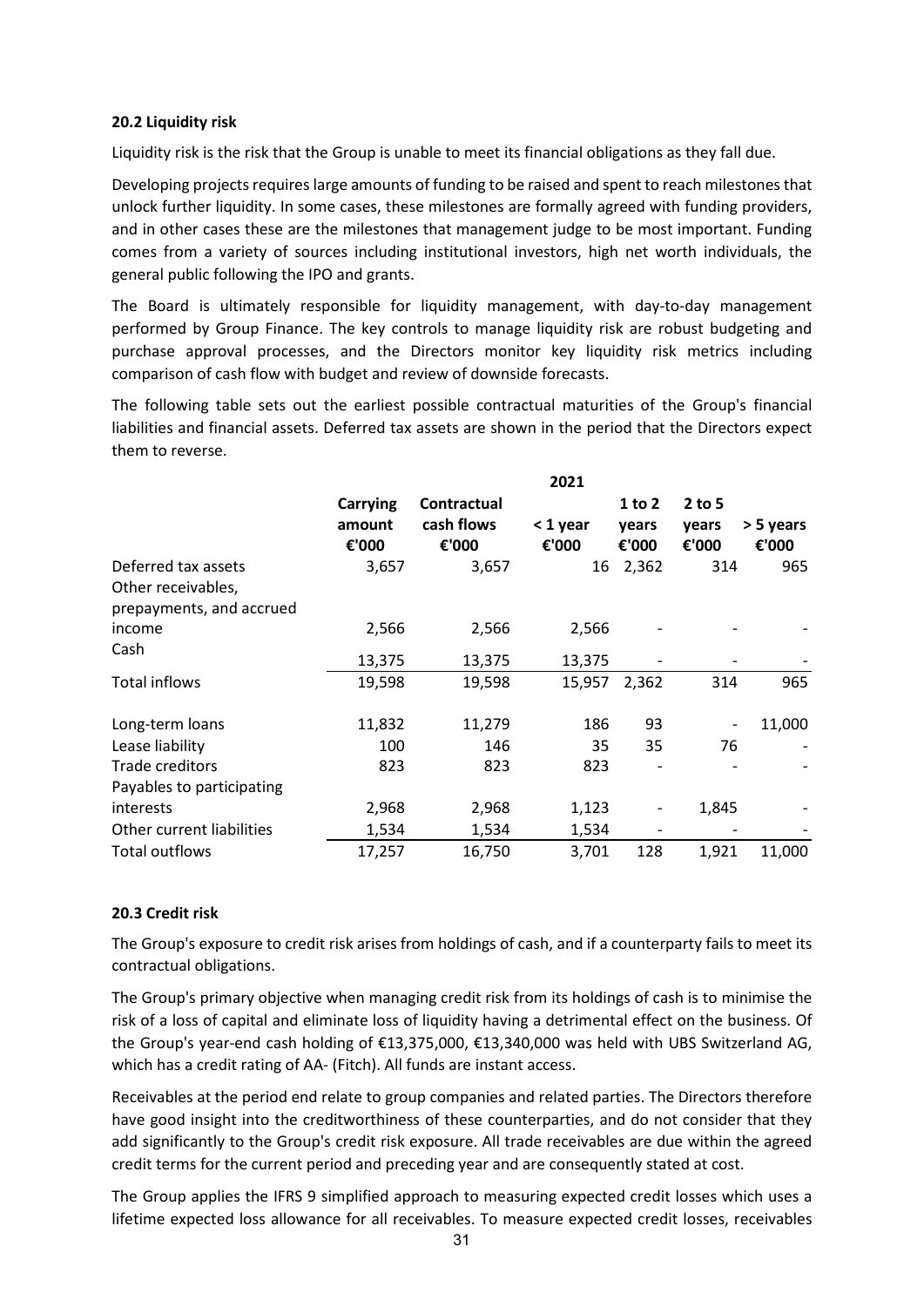are analysed based on their credit risk characteristics including days past due to determine a suitable historical loss rate. The historical loss rates are adjusted to reflect current and forward-looking information on macro-economic factors that the Group considers could affect the ability of its customers to settle the receivables. Following this approach, the Group has not recognised a loss allowance for receivables.

### **21. Capital management**

The Company's capital comprises ordinary shares which carry one vote each. The shares are entitled to dividends when declared.

Under the terms of the equity linked funding agreement entered into with IEEF II described more fully in note 14, if the Company pays a dividend IEEF II is entitled to receive the same amount per "share" as if the amount paid by IEEF II under the terms of the equity linked funding agreement had been converted to shares at that point in time.

The Group's policy is to maintain a strong capital base so as to maintain investor, creditor, and market confidence and to sustain future development of the business, ultimately providing returns for shareholders and benefits for other stakeholders.

The Group is not subject to any externally imposed capital requirements.

### **22. Commitments**

### **22.1 Capital commitments**

Capital expenditure that has been contracted but not provided for in the financial statements amounts to €428,000 as of 31 December 2021, in respect of caverns under construction.

#### **22.2 Cavern development agreement**

The Group has entered into a series of agreements with Nouryon Salt B.V., which forms part of the Nobian group and is hereafter referred to as Nobian. These give the Group exclusive access to salt caverns in Denmark and the Netherlands for CAES and/or hydrogen storage projects and set out the terms of development of the ZW1 project.

Under the cavern development agreement with Nobian, the Group is liable for the costs of abandonment of the ZW1 cavern from the point that the cavern is handed over by the supplier, with the exception of any liabilities attributable to historical activities of the supplier. At the balance sheet date, the cost of abandonment is nil, so no allowance has been made.

The cavern development agreement with Nobian also includes extensive provisions which apply in the event of termination, including in situations where Corre Energy fails to deliver according to the contract or is unable to continue as party to the contract. These include relinquishment of the mining and/or storage licence to Nobian free of charge if co-held by Corre Energy at the time of termination and payment of liquidated damages to Nobian equal to €10m minus all fees paid and increased with costs incurred in abandoning the first CAES cavern.

#### **22.3 Pledge of shares in Corre Energy Storage B.V.**

Corre Energy Storage B.V. has agreed a loan facility of £2m with Lucht SLP LP ("Lucht"), an affiliate of Infracapital. No funds are currently drawn on this facility.

As part of this agreement the Company has created a right of pledge to and in favour of Lucht over all shares, distributions, and rights in Corre Energy Storage B.V. as security for the loan. Lucht is entitled to collect dividends and other distributions and hold these as security for payment of the loan. Neither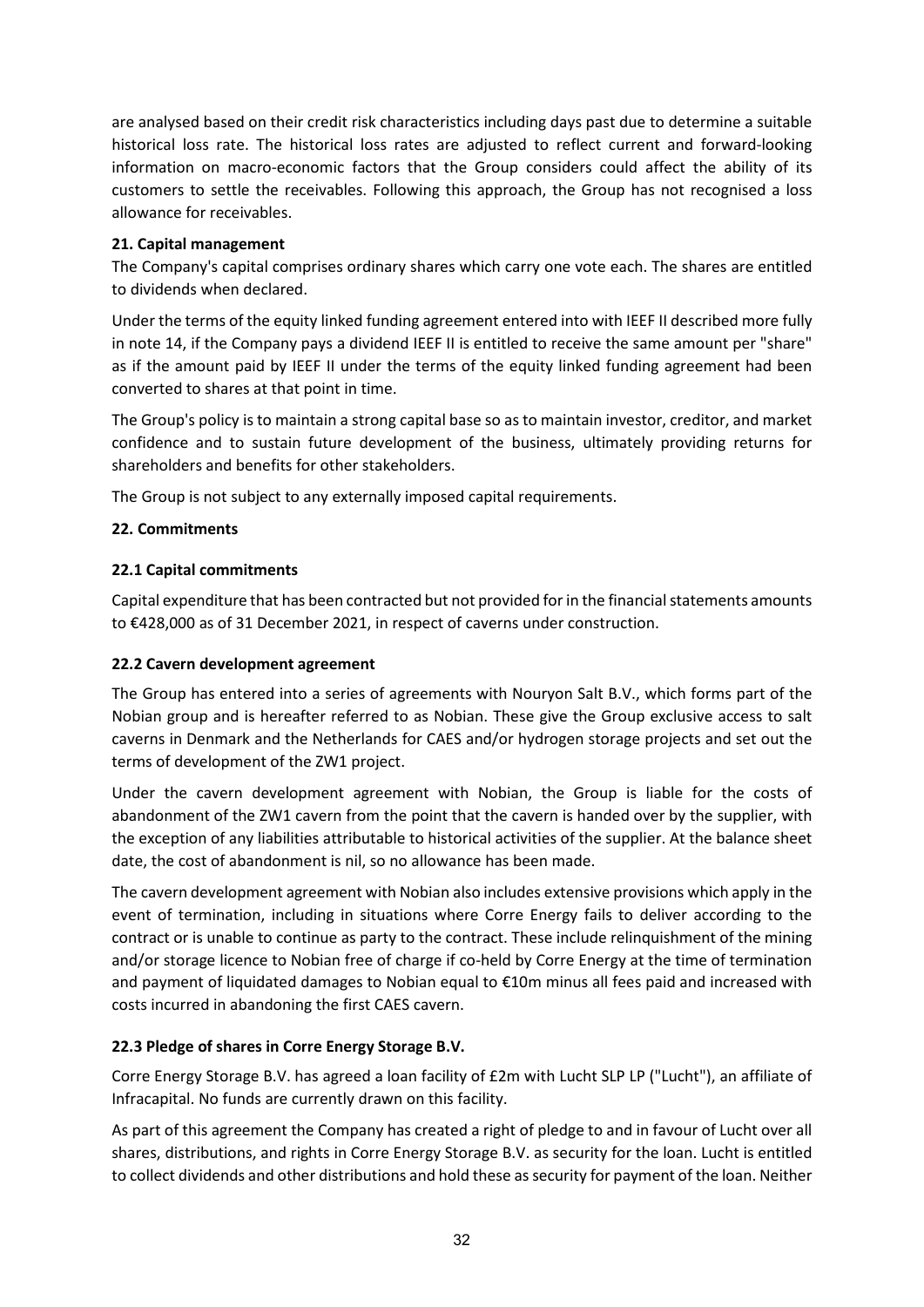the Company nor Corre Energy Storage B.V. is permitted to sell, factor transfer, discount or otherwise dispose of shares in Corre Energy Storage B.V.

Corre Energy Storage B.V. has also granted a right of pledge over its present and future moveable assets as security for the loan. This includes machinery, equipment, stock and inventory, computer hardware and vehicles.

These rights are revoked at the point that the loan facility is repaid in full.

# **22.4 Infracapital agreement**

In addition to the loan facility described above the Company entered into a non-binding head of terms with Infracapital in March 2021 documenting the terms on which the parties propose to jointly develop the ZW1 project, subject to the satisfaction of certain milestones by the Company.

Under the proposed terms Infracapital will fund the project to reach financial close. At financial close Infracapital will have exclusive rights to acquire a majority stake in the project through acquisition of shares in Corre Energy Storage B.V., and the exclusive right and obligation to fund 100% of the projected construction costs of the project through commitments for ordinary equity and/or shareholder loans (of up to €276.2m) at a proposed rate of 10% per annum. The Company will retain a significant minority shareholding in Corre Energy Storage B.V.

# **22.5 Lease commitments**

Note [20](#page-29-0) shows the undiscounted commitment for lease payments for vehicles recognised as a lease liability on the balance sheet, totalling €146,000.

In addition to this the Group has contractual commitments of €136,000 for short-term leases of office space, all payable in 2022.

# **22.6 Other commitments**

The Group has the following commitments in addition to those already mentioned:

- Commitment to pay its related party Procorre UK Ltd £40,000 per month for office space and HR, CRM, business administration, marketing, and social media services. On 28 February 2022 this contract terminates automatically without notice. Any renewal of this agreement is subject to mutual agreement between the parties.
- Commitment to pay Air Core Limited €25,000 per month for various services including infrastructure project and management services. The duration of the agreement is one year commencing on 1 April 2021 and shall be extended annually until such time as mutually agreed by the parties.

# **23. Events after the reporting period**

In March 2022 the Group submitted a claim for a final payment of €1,726,000 to the European Climate, Infrastructure and Environment Agency for money under a grant awarded to Corre Energy Storage B.V.

On 28 April 2022 the Company's parent Corre Energy Group Holdings C.V. approved the following contracts with related parties of the Group:

- Contract with Procorre UK Ltd for £35,000 per month for office space and HR, CRM, business administration, marketing, and social media services. This replaces the Company's contract that terminated on 28 February 2022 and expires in December 2022.
- Contract with Gibson Watts Limited, a company controlled by Darren Green, a Director to provide recruitment services that were previously provided by Procorre UK Ltd. This contract expires in December 2022.